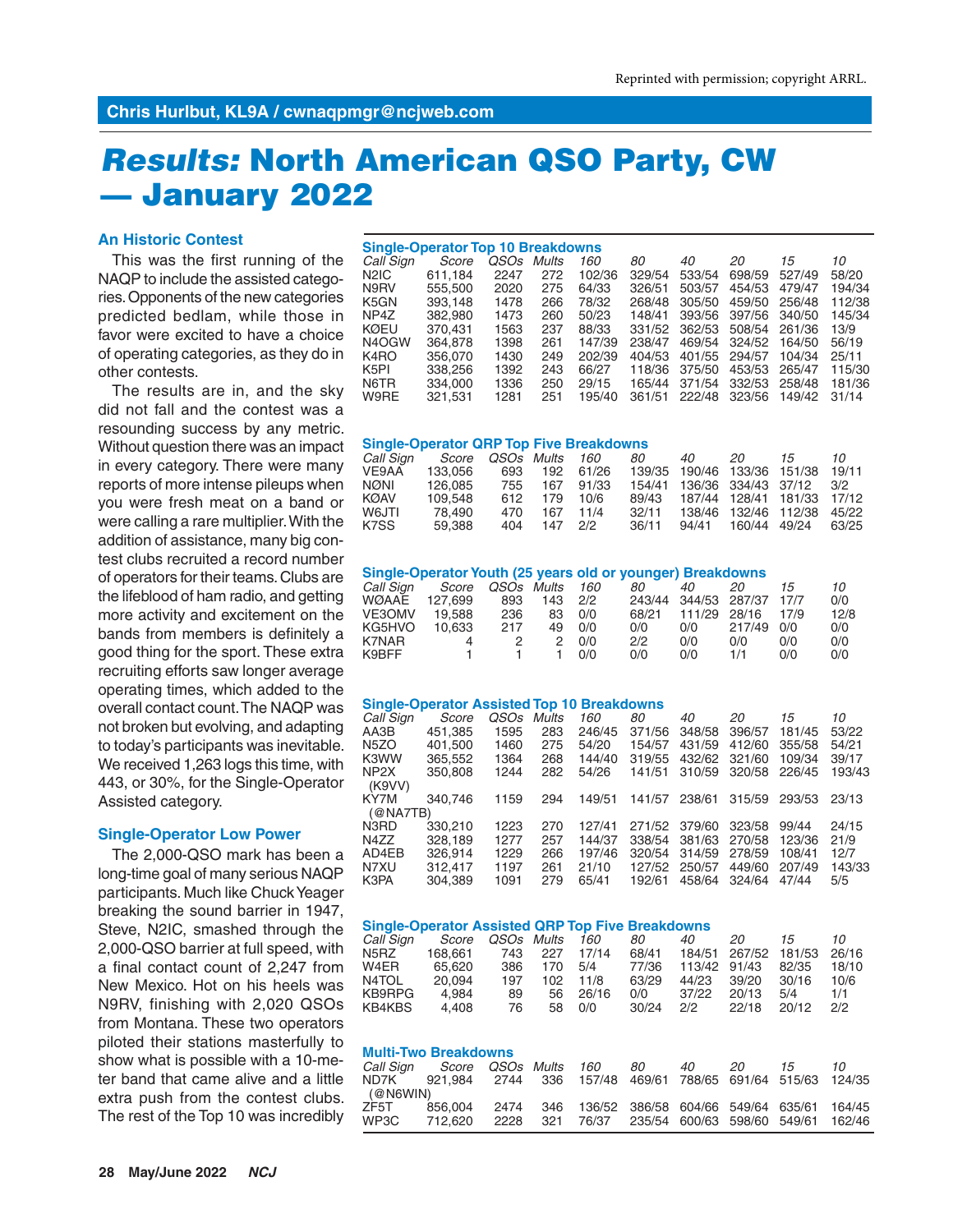| <b>Team Scores</b>                                         |                                                                                      |                                                                                                                                                 |
|------------------------------------------------------------|--------------------------------------------------------------------------------------|-------------------------------------------------------------------------------------------------------------------------------------------------|
| N <sub>2</sub> IC<br>KY7M<br>N4ZZ<br>K8IA<br>K6LL<br>Total | 1. AOCC Bandits<br>611.184<br>340.746<br>328,189<br>293.760<br>265.650<br>1.839.529  | 3. PVRC SO <sub>2</sub> R<br>WJ9B<br>307.572<br>304.384<br>N4YDU<br>K7SV<br>270.678<br>N4AF<br>268,620<br>267.330<br>K3MM<br>1.418.584<br>Total |
| AA3B<br>K3WW<br>N3RD<br>W2GD<br>K3WJV<br>Total             | 2. FRC Team Cyan<br>451.385<br>365,552<br>330.210<br>213.776<br>187,148<br>1.548,071 |                                                                                                                                                 |

close, with stations spread across the continent. Dave, K5GN, came in with a fabulous 3rd place finish from Texas. Just five contacts and six multipliers behind him was Felipe, NP4Z, operating from his well-appointed shack in Puerto Rico.

### **Single-Operator QRP**

Mike, VE9AA, soundly topped the QRP category with an outstanding effort from New Brunswick. He did a fantastic job of being heard an extra hop away from most of the continent. He was able to work more multipliers than anyone else in the QRP category, and his hard work paid off big. Second and third were taken by QRP stalwarts NØNI and KØAV, respectively.

## **Single-Operator Assisted Low Power**

Bud, AA3B, set the new all-time record in this category with a big score from Pennsylvania. Hot on his heels was Marko, N5ZO, operating from California. Make no mistake, this new category is just as competitive as the traditional unassisted category.

#### **Single-Operator Assisted QRP**

Gator, N5RZ, set the new all-time record in the Single-Op Assisted QRP category from Texas. His huge multiplier total of 227 was a great way to start the record books for this category. John, W4ER, came through with a great 2nd place finish from Alabama. As the high bands heat up, we expect QRP scores to improve over the next few years.

4. SMC Biathalon W9RE, K9CT, N9CK, WT9U, K9NR<br>5. TCG - Team Jerry K4RO, AD4EB, KØEJ, W9SN, K1GI

**Team Total Characters Constants Constant Operators** Total Total 4. SMC Biathalon Muslem Constant Constant Operators Ware Total Unit Operators Constant Operators Total Operators Total Unit Operators Constant Operators Cons 5. TCG - Team Jerry K4RO, AD4EB, KØEJ, W9SN, K1GU 1,323,291 6. CCO #1 VE3EJ, VE3MGY, VE3DZ, VE3JM, VE3VN 1,258,130 7. K4LQ MEMORIAL - 1 NP2X, NN7CW, N4EEB, WO4O, KQ4R 1,182,189 8. SCCC #1 **N5ZO, N6TR, K6LA, K6ZH, W6ZL 1,174,641**<br>9. GM Fort Laramie **NGCL K6LA, KGLA, WGLIA, WY7M, KGLIK** 1,087,488 KØEU, KTØA, WØUA, WY7M, KØUK<br>N4OGW, N5EE, W5TM, KØWA 10. Deep Dixie CC Team Steamboat N4OGW, N5EE, W5TM, KØWA 975,533<br>11. SECC#1 945.796 KZ5D, K2SX, K4BAI, W8FN, AA5JF 945.796 11. SECC#1 CONDUCTS MARK (K2SD, K2SX, K4BAI, W8FN, AA5JF 945,796<br>12. Austin Soccer K5PL K5WA, N5RZ, N3BB, K5OT 941.541 12. Austin Soccer K5PI, K5WA, N5RZ, N3BB, K5OT 941,541 K1TR, W1KM, K1XM, K1RX, W1WEF 898,561<br>N9RV, K7QA, KM7W, KD7HU 881,060 14. Big Sky Contesters - Alpine N9RV, K7QA, KM7W, KD7HU 881,060<br>15. FRC Team Red NY3A, N3AD, K2TW, NW3Y, K3PP 855,896 15. FRC Team Red NY3A, N3AD, K2TW, NW3Y, K3PP 855,896 16. DFWCG Brazos WØUO, WQ5L, K5RT, WØVX, W2RQ 851,920 17. NCCC Team #1 AE6Y, K9YC, N3ZZ, AJ6V, WØYK 839,994 18. KCCC Dits K3PA, KØVBU, KØAP, KIØI, AAØFO 838,254 19. MRRC/NCC Team 1 NA8V, K8MR, N8AA, WW3S, W1NN 786,779<br>20. TDXS K5GN, K5TU, KØNM, NM5G, AF5J 740,667 20. TDXS K5GN, K5TU, KØNM, NM5G, AF5J 740,667 21. MWA One NØAT, KØAD, WØAAE, KØMPH 679,022 22. FRC Team Orange W3MA, W3KB, K3UL, K3TS, WA2CP 667,833 23. Bama Regulars # 1 K4AB, N4KH, K4PV, WA1FCN, KR4F 650,409 24. SECC#2 MW4XX, N3HEE, KU8E, K4EA, K4HR 636,382<br>25. SMC Bobsledding K9WX, N9LQ, W8LVN, AB9YC, WD9CIR 599,244 25. SMC Bobsledding K9WX, N9LQ, W8LVN, AB9YC, WD9CIR 599,244 26. The Sporadics NØAX, K9BGL, KKØU, WZØW 560,271 27. K4LQ MEMORIAL - 2 N4KS, NE8P, KØLUZ, K4NMR, NN4NN 552,235<br>28. CCO #2 VE3KL VE3RZ, VE3MNT VE3MA, VE3OL 550,682 28. CCO #2 VE3KI, VE3RZ, VE3NNT, VE3MA, VE3OI 550,682 29. K1USN RADIO CLUB K1VUT, K1EBY, N1DC, K1DJ, K1RV 528,826 30. SFCG Codebreakers N4XL, N4IQ, K4FT, KY4ID, WN4AFP 507,032 31. PVRC NC 1 **NA4J, K4QPL, N4CWZ, N4NTO, K3PI** 498,872<br>32. Corntinuous Wave **NA4J, K4QPL, K7BG, KVØI, KØKX, WØEJ** 487,626 32. Corntinuous Wave WDØT, K7BG, KVØI, KØKX, WØEJ 487,626 33. Big Sky Contesters - Nordic KØSN, KJ9C, W7XT 478,795 34. K4LQ MEMORIAL - 3 N4TB, N4AO, NK4O, AA8R, K8VA 463,347<br>35. PVRC MD Metro 1 N3QE, W2CDO, NN3SI, K3KU 455,252 35. PVRC MD Metro 1 N3QE, W2CDO, NN3SI, K3KU 455,252 36. PVRC Rappahannock 1 N2YO, K4QS, KG3V, WS6X, N4CF 454,534 37. SCCC #2 **AC6T, W6TK, N6WT, AI6DO, WQ6X** 451,878<br>38. YCCC MOJO 2 **AC6T, W6TK, AI6DO, W1FJ, NJ1F** 438.713 38. YCCC MOJO 2 KA1IS, K5ZD, K1RO, W1FJ, NJ1F 438,713 K5KG, N4FP, W4WF, K4EJ, W4LT 40. FRC Team Yellow N2NT, NR3Z, W3WHK, AA3R, NY3B 417,319 41. Northwest Corner Pocket N7WA, N7QT, WC7Q, W7UDH 411,946 42. NCCC Team #2 **K6SRZ, K6DGW, KA6BIM, W6JTI** 410,300<br>43. GM Fort Uncompaghgre AD1C, WØETT, NØTA, KH6CJJ, N4VI 388,806 43. GM Fort Uncompaghgre AD1C, WØETT, NØTA, KH6CJJ, N4VI 388,806 44. KCG N4AR KC4WQ, N4TY, KM4FO, K4FN 381,633 45. CCO #3 VE3EY, VE3MV, VA3EC, VE3PJ, VE3VY 370,360 46. MRRC/NCC Team 3 K3UA, KW8N, K8BB, N3SD, NF8M 351,701 47. FRC Team Green W2MKM, W3FIZ, N2RC, K3QP 351,579 4160, N7WY, NWØM, NØEG 347,644<br>ABØTX, K4OAQ, KE8G, K4AFE 343,274 49. Deep Dixie CC Team Mimosa ABØTX, K4OAQ, KE8G, K4AFE 343,274 50. NCCC Team #3 W1SRD, K6EI, N6ZFO, K6XX 329,927 51. NCCC Team #4 K9JM, N6XI, K6KM, K6MM, W6FB 324,755 52. SECC#3 AD8J, NN4K, NJ8J, AE4Y 321,517 53. MRRC/NCC Team 2 K8BL, K8RYU, N8FYL, K8GT, N8SBE 311,594 54. AOCC Coyotes W9CF, K6WSC, KC7V, NA2U 297,235 55. MWA Two **COMB TWA TWA TWA KØHB, K9DU, NØAV, NØBUI** 290, 197<br>56. Boiled Owls - East & South N2GC, K2QMF, WB2NFL, N2GA, W2JV 284,805 56. Boiled Owls - East & South N2GC, K2QMF, WB2NFL, N2GA, W2JV 284,805 57. RadioSport MB 1 VE4EA, VE5UO, VA4HZ, VE4DL, VE4SF 284,714 58. TCG - Team George AF4T, K4AMC, KEØL, W4UT, K3IE 283,460 59. SMC Curling K9WO, K9PW, WI9WI, K9DUR, K9GY 276,311 60. SECC#4 AA4CF, AA4LR, KT4XN, ND4K, WU4B 273,736 61. Boiled Owls - West & North K2LE, KO8SCA, AH2O, KS2G 260,732 62. K4LQ MEMORIAL - 5 N4BP, KM4HI, NX4N, KW1K 256,658 63. SMC Luge WB8BZK, KR9U, ND9G, W9QL, W9YK 254,916<br>64. The Contest Dudes W4MYA, KG4W, WU4G, WX3M 250,522 64. The Contest Dudes W4MYA, KG4W, WU4G, WX3M 250,522 65. KB9S, KD9MS, KC9K 248,158<br>158. K2KW, WA4JUK, KA4RRU 66. PVRC Rappahannock 2 K2KW, WA4JUK, KA4RRU 238,487<br>67. CCO #4 CE3AQ, VA3WB, VE3UZ, VE3HG, VE3KTB 236,937 67. CCO #4 VE3AQ, VA3WB, VE3UZ, VE3HG, VE3KTB 236,937 68. GM Fort Le Duc KØAV, WØZA, NØKQ, NNØG 233,180 69. DFWCG Nueces WØTG, WA8ZBT, K5YZW, NM5M 219,637 70. Yes, DC is a Multiplier K2ACX, AC5XK, NN3RP, W3DQ, WN3F 200,831 71. The MCC Boys #2 VE9AA, VE9VIC, VE9OA, VA1RST 196,398 72. NCCC Team #5 K6RIM, N6TTV, K7GK, WU6W, KA6W 190,101 73. K4LQ MEMORIAL - 7 N4UU, W4CU 179,844 74. YCCC W1 MOJO W1UJ, W1JQ, W1TO, W1DYJ, W1VKE 176,515<br>75. Northeast Maryland ARC Troop1 N3FZ, AK3B, WA1HEW, WT8WV, KC3RPO 174,277 75. Northeast Maryland ARC Troop1 N3FZ, AK3B, WA1HEW, WT8WV, KC3RPO 174,277 76. Metro Key Champs W9ILY, W9PDS, K9PY 174,262 77. TCG - Team Elaine WF7T, K4KO, W3TB, N9TF, WØAG 167,097 78. GM Fort Meeker KFØUR, K7TD, KØGUZ, KØAE, KJØI 155,820 79. FRC Team Blue WA3AAN, N2EY, W3PNM, AB2E, K3SW 146,690 80. The Braille Team K5XU, KB8TYJ, N9BSO, KW3A 144,549 81. YCCC MOJO 3 KA1IOR, W1UE, NN1SS 142,926 82. KWARC VE3YT, VA3TMV, VE3JZT, VA3IJK 142,685 WBØTEV, N5WNG, N5OE, WA5LXS, WB5K 141,079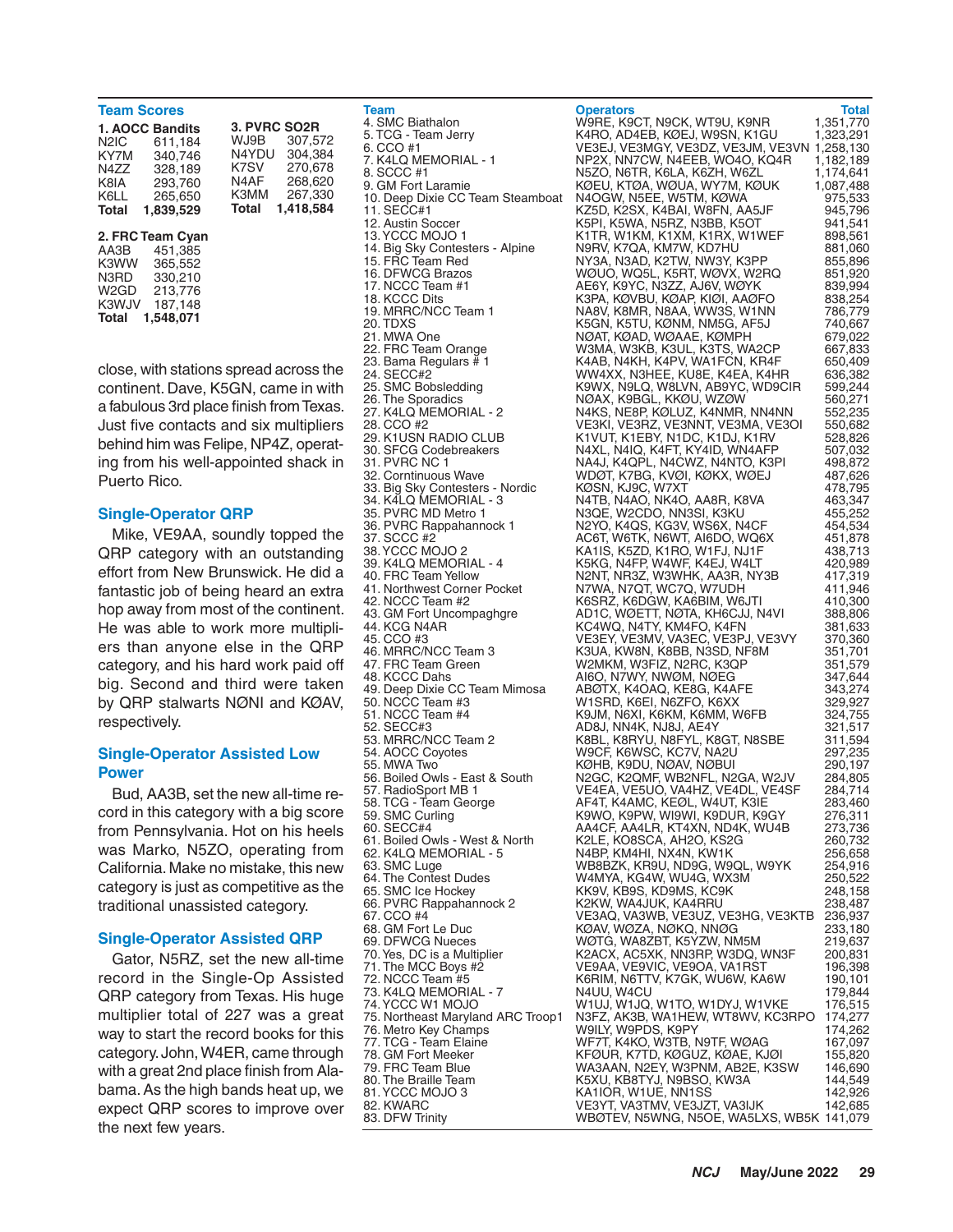84. SECC#5 **N4IJ, K4OGG, KB3FW, KY4GS** 126,302<br>85. Deep Dixie CC Team GRITS WV4P, NN5O, AA5W, WW4LL, AL2F 119,488 85. Deep Dixie CC Team GRITS WAP, NN5O, AA5W, WW4LL, AL2F 119,488<br>86. SMC Skiing KT9L, WT2P, KC9YL, KC9EOQ, W9SZ 114,467 86. SMC Skiing KT9L, WT2P, KC9YL, KC9EOQ, W9SZ 114,467 87. MWA Three KØPK, WØZF, KØARF 111,491 88. MRRC/NCC Team 4 NJ3K, AB8OU, N8ET, AF8A, W8RU 102,052 89. FRC Team Indigo K2RET, NF3R, W2AAB, K3HW, K3MTT 94,193 90. FRC Team Violet N2HMM, WR2G, KD3TB, WN3K 90,008 91. The MCC Boys #1 VE9XDX, VO2AC, VY2LI, VE9HF 88,321 92. NFR Rapids NS2N, W2VM, K2ZR/4, KD2KEH 85,408 93. MAR x 3 + BILL KA1YQC, KI2N, W5DT, K1SM 84,079 94. TDXS2 K5GQ, N5DTT 74,179 95,593. KK7RR, N9NA, KJ5T, AA7V 68,593<br>1990, K9NW, AI2N 65,283 96. Flying Iguanas AJ9C, K9NW, AI2N 65,283 97. TCG - Team Kramer AB4GG, W4CMG, K3FH 63,722 98. NFR Waterfalls N2MF, WB2AIV, K2QB, KA2WIK 63,299 99. Cornwall KA3D, N3CU, KN3A, N3RM, AF3Z 61,461<br>100. KCG KC4DWT N4JRG. K4TZ. K4WW. K4AVX. K2UPD 61.105 100. KCG KC4DWT N4JRG, K4TZ, K4WW, K4AVX, K2UPD 61,105 101. Austin Futbol AC5AA, N9NM, ADØK 59,265 102. NCCC Team Mix K6NV, W6XU, K6GHA, NN7SS 56,912 103. Northeast Maryland ARC Troop2 KE3GK, NT3U, K2EJ, N3AML 51,613 104. Shenandoah Valley Wireless (1947), WAPJW, AD4TJ, K2HYD, N4RCE 44,168<br>105. NCCC Team #6 (1931) W6RKC, K8TR, K6OK, KF6NCX 41,931 W6RKC, K8TR, K6OK, KF6NCX 41,931<br>WA1S, AAØO, W2VS 41,931 106. K4LQ MEMORIAL - 6 WA1S, AAØO, W2VS 39,218 107. SMC Skating K9LA, KC9EE, K9CC, AF9J 38,380 108. Britan Dipoles K4DR, KT4O, AA4DD<br>10.340. Britan Dipoles K4WI 109. Bama Regulars # 2 W4NBS, K4WI 30,340<br>110. We Might Get On, Or Not K5NZ, K5KJ 30,388 110. We Might Get On, Or Not K5NZ, K5KJ (110. We Might Get On, Or Not Knd K5NZ, K5KJ 11. Metro Assessment C5,<br>111. Metro Key Klix (25,974 (29,974 KMAS) 111. WA9LEY, K9GA, N9TK<br>1111. KG4IGC 22,973 112. SFCG Palmetto Pulsars K7OM, KG4IGC 22,973 113. WGO MT, WQØN, WB9YLZ 20,896<br>113. MWA FOUR 2013, WA FOUR 2013 114. NFR Daredevils NN2NN, W2DXE 7,913 115. SCCC #3

#### **Multi-Two**

The Multi-Two (M2) category was arguably the most exciting one of the contest. With many big stations entering and all capable of winning, the competition was fierce. Most of the stations were posting to the live scores pages, and it was really a great race to watch. Coming out on top was the all-star crew at ND7K in Arizona. Their huge QSO total of 2,744 helped power them to a new all-time M2 record. Close behind were the three Caribbean stations vying for zone 8 honors. The team at ZF5T from Cayman Brac came out on top, beating WP3C from Puerto Rico, and ZF1A from Grand Cayman. It is really great to see so many powerhouse Caribbean stations pushing hard in the NAQP. In 5th place was the team at W2FU, which always puts together amazing efforts from New York. The West Coast teams of N7DX and N6RO came in just behind the W2FU crew. It is interesting to note that six out of the top seven teams were either fully or partially remotely operated. The ND7K team was the exception.

### **Planning Off-Time Strategy**

A lot of strategy goes into any contest. Which band to be on, where to point your antenna, and whether you should be running or tuning around. The NAQP off-time strategy can make or break a top 10 effort in a hurry. Many schools of thought exist regarding off-time strategies, and all are valuable, depending on your location. The winners have one thing in common with their off times, and that is flexibility. There is no substitution for experience and knowing when the bands are good enough to stay, or bad enough to take some time off. Sticking strictly to an off-time schedule is rarely the best option if you are trying to maximize your score.

Next time, try to think through a few possible scenarios. What do you do when 10 meters dies earlier than expected? What if the low bands are poor, and the rate is not what it usually is? I guarantee that if you are thinking ahead and planning what to do when these and other situations arise, you will make wiser choices and see your score increase.

### **Parting Comments**

This is my final NAQP CW write-up. I started almost 10 years ago with the August 2012 NAQP CW. Activity has increased, we saw the addition of the DC multiplier, and, most recently, the addition of assisted categories. I have really enjoyed keeping watch over the contest and working with the amazing volunteers and editors behind the scenes. Next time you see one of these folks, be sure to thank them for all of their hard work.

The new NAQP CW manager is Dave, N2NL, whose first report will be for the August 2022 event. Dave is a previous NAQP CW winner, WRTC competitor, and record-holder in many contests. I wish him the best of luck!

| <b>Single Operator Scores</b> |         |                  |              |           |                    |        |      |              |           |                               |         |      |       |           |
|-------------------------------|---------|------------------|--------------|-----------|--------------------|--------|------|--------------|-----------|-------------------------------|---------|------|-------|-----------|
| Call Sign                     | Score   | QSO <sub>s</sub> | <b>Mults</b> | QTH       | Call Sign          | Score  | QSOs | <b>Mults</b> | QTH       | Call Sign                     | Score   | QSOs | Mults | QTH       |
| K <sub>1</sub> TR             | 246.980 | 1165             | 212          | <b>NH</b> | W <sub>1JQ</sub>   | 16.942 | 197  | 86           | CT        | *K1MT                         | 392     | 28   | 14    | МA        |
| W1KM                          | 194.474 | 958              | 203          | MA        | K <sub>1</sub> SM  | 16.443 | 203  | 81           | MA        | AA1SB                         | 192     | 16   | 12    | NΗ        |
| K <sub>1</sub> VUT            | 184.734 | 933              | 198          | MA        | W <sub>1</sub> VIV | 12,728 | 172  | 74           | MA        | N <sub>1</sub> N <sub>N</sub> | 168     | 14   | 12    | МA        |
| KA <sub>1</sub> IS            | 140.101 | 829              | 169          | ME        | W1HNZ              | 9,652  | 127  | 76           | MA        | KC1PTQ                        | 108     | 12   | 9     | CT        |
| W <sub>1</sub> SJ             | 135.630 | 822              | 165          | VT        | KG <sub>1</sub> V  | 9,588  | 141  | 68           | <b>NH</b> |                               |         |      |       |           |
| K <sub>5</sub> ZD             | 122.427 | 669              | 183          | MA        | AB1KT              | 5,940  | 99   | 60           | MA        | N <sub>2</sub> GC             | 110.815 | 599  | 185   | <b>NY</b> |
| W1WEF                         | 114.724 | 667              | 172          | <b>CT</b> | K <sub>1</sub> SEC | 3,690  | 82   | 45           | MA        | KR <sub>2</sub> AA            | 91.039  | 611  | 149   | NY        |
| K1EBY                         | 109.956 | 714              | 154          | <b>CT</b> | W1ARY              | 2.484  | 69   | 36           | <b>CT</b> | AA2EQ                         | 79.430  | 611  | 130   | NY        |
| K <sub>1</sub> RO             | 102,660 | 580              | 177          | <b>NH</b> | KK <sub>1</sub> L  | 1,734  | 51   | 34           | VT        | AH <sub>2</sub> O             | 61.464  | 394  | 156   | NY        |
| N <sub>1</sub> DC             | 100.724 | 596              | 169          | MA        | N <sub>1</sub> AM  | 1,504  | 47   | 32           | MA        | W <sub>2</sub> RQ             | 60.456  | 458  | 132   | NJ        |
| W <sub>1</sub> QK             | 72,695  | 469              | 155          | <b>CT</b> | W1END              | 1,404  | 52   | 27           | <b>NH</b> | N <sub>2</sub> MF             | 51,688  | 364  | 142   | NY        |
| AC5XK                         | 59,020  | 454              | 130          | MA        | *W1ND              | 1,320  | 44   | 30           | <b>NH</b> | NS <sub>2N</sub>              | 40.770  | 302  | 135   | NY        |
| *W <sub>1</sub> UU            | 45,890  | 353              | 130          | MA        | N <sub>1</sub> CEO | 1,230  | 41   | 30           | MA        | WA2JQK                        | 26,352  | 216  | 122   | NY        |
| W <sub>1FJ</sub>              | 43.957  | 389              | 113          | MA        | KC1NPZ             | 728    | 28   | 26           | MA        | W2AAB                         | 22.466  | 239  | 94    | NJ        |
| *N1DID                        | 26.051  | 239              | 109          | <b>CT</b> | <b>WB1AEL</b>      | 651    | 31   | 21           | MA        | N <sub>2</sub> JJ             | 20.398  | 217  | 94    | <b>NY</b> |
| K <sub>1</sub> HT             | 19.740  | 210              | 94           | MA        | *KQ1P              | 475    | 25   | 19           | ME        | NW <sub>2</sub> K             | 20.064  | 209  | 96    | <b>NY</b> |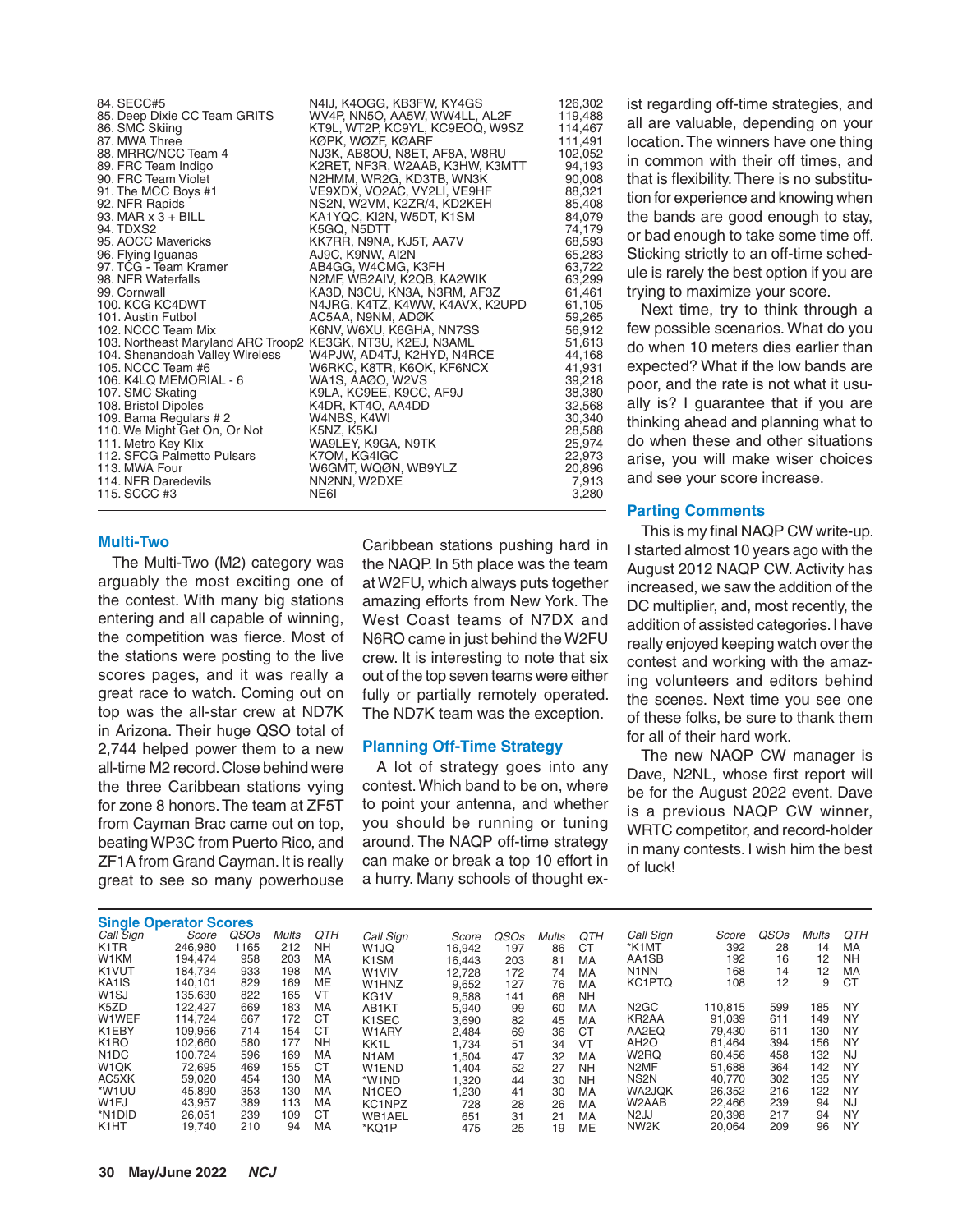| Call Sign<br>KA2D<br>*NQ2W<br>W2XL<br>KC2WUF<br>KC2LSD<br>K <sub>2</sub> NV<br>WB2FUV<br>*K2YG<br>*WA2NYY<br>WB2AIV<br>AK <sub>2</sub> S<br>W2DXE<br>N <sub>2</sub> B <sub>ZD</sub><br>NC <sub>1</sub> A<br>WB2KWC<br>K2MEN<br>WA2UBK<br>KA2FIR<br>KA2WIK<br>W <sub>2</sub> CLA<br>KA2AEY<br>W2KU                                                                                  | Score<br>16,119<br>14,276<br>14,070<br>12,960<br>12,825<br>10,437<br>9,660<br>8,740<br>6,893<br>5,565<br>5,076<br>3,813<br>2,800<br>2,170<br>1,204<br>1,044<br>943<br>832<br>782<br>255<br>195<br>110                                                                                                                                                                                         | QSOs<br>199<br>172<br>201<br>160<br>171<br>147<br>161<br>115<br>113<br>105<br>108<br>93<br>70<br>70<br>43<br>36<br>41<br>32<br>34<br>17<br>15<br>11                                                                                                                     | <b>Mults</b><br>81<br>83<br>70<br>81<br>75<br>71<br>60<br>76<br>61<br>53<br>47<br>41<br>40<br>31<br>28<br>29<br>23<br>26<br>23<br>15<br>13<br>10                                                                                                             | QTH<br><b>NY</b><br><b>NY</b><br><b>NY</b><br>NJ<br>NJ<br><b>NY</b><br><b>NY</b><br>NJ<br><b>NY</b><br><b>NY</b><br>NJ<br><b>NY</b><br>NJ<br>NJ<br><b>NY</b><br>NJ<br>NJ<br>NJ<br><b>NY</b><br>NJ<br><b>NY</b><br>NJ                                       | Call Sign<br>K8MR<br>K4BAI<br>N <sub>4</sub> OX<br>N4TB<br>W5MX<br>K <sub>1</sub> GU<br><b>N4OO</b><br>KU8E<br>N4KS<br>KC4WQ<br>K4QPL<br>W8FN<br>N <sub>1</sub> TO<br>KQ4R<br>K2KW<br>AF4T<br>W4SPR<br>N3JT<br>N4TY<br>AA4LR<br>K4QS<br>K4FT                                                                                                                               | Score<br>193,275<br>175,560<br>175,278<br>175,142<br>170,400<br>168,589<br>153,628<br>146,490<br>144,500<br>138,255<br>137,825<br>136,850<br>132,936<br>131,580<br>120,506<br>109,252<br>107,882<br>104,895<br>103,950<br>102,663<br>102,087<br>100,200                                                                                                                                            | QSOs<br>859<br>798<br>786<br>838<br>852<br>799<br>772<br>771<br>850<br>709<br>745<br>782<br>764<br>765<br>677<br>572<br>646<br>567<br>693<br>561<br>597<br>600                                                                                                                       | <b>Mults</b><br>225<br>220<br>223<br>209<br>200<br>211<br>199<br>190<br>170<br>195<br>185<br>175<br>174<br>172<br>178<br>191<br>167<br>185<br>150<br>183<br>171<br>167                                                                                                           | QTH<br>FL.<br>GA<br>FL.<br>FL.<br>KY<br>TN<br>GA<br>GA<br>FL.<br>KY<br><b>NC</b><br><b>NC</b><br>FL.<br>FL.<br>VA<br><b>TN</b><br>FL.<br>VA<br>KY<br>GA<br>VA<br>SC                                                                                                                                | Call Sign<br>K4BRU<br>KG5HVO<br>W3SA<br>W7IY<br>NN3W<br>K4WW<br>K4HQK<br>AA4DD<br>NX4N<br>N4QWF<br>W4SKB<br>K <sub>2</sub> WK<br>K4FTO<br>ND <sub>2</sub> O<br>AAØO<br>K4ORD<br>K3IE<br><b>WA3RWP</b><br>W9FFA<br>N8GU<br>K8LBQ<br>NN4NT                                                                                                                          | Score<br>11,100<br>10,633<br>10,512<br>10,260<br>9,945<br>8,614<br>7,788<br>7,560<br>7,420<br>7,378<br>6,864<br>6,844<br>6,649<br>6,405<br>6,402<br>6,305<br>5,670<br>5,459<br>5,335<br>5,300<br>5,185<br>5,148                                                                                                                                        | QSOs<br>150<br>217<br>146<br>171<br>153<br>146<br>132<br>108<br>140<br>119<br>104<br>118<br>109<br>105<br>97<br>97<br>105<br>103<br>97<br>100<br>85<br>99                                                                                      | <b>Mults</b><br>74<br>49<br>72<br>60<br>65<br>59<br>59<br>70<br>53<br>62<br>66<br>58<br>61<br>61<br>66<br>65<br>54<br>53<br>55<br>53<br>61<br>52                                                                                             | QTH<br>NC.<br>AL<br><b>NC</b><br>VA<br>VA<br>KY<br>VA<br>TN<br>FL.<br>VA<br>GA<br>VA<br>VA<br><b>NC</b><br>FL.<br>VA<br>TN<br>VA<br>FL.<br>FL.<br>GA<br>AL                                                                                                                                           |
|------------------------------------------------------------------------------------------------------------------------------------------------------------------------------------------------------------------------------------------------------------------------------------------------------------------------------------------------------------------------------------|-----------------------------------------------------------------------------------------------------------------------------------------------------------------------------------------------------------------------------------------------------------------------------------------------------------------------------------------------------------------------------------------------|-------------------------------------------------------------------------------------------------------------------------------------------------------------------------------------------------------------------------------------------------------------------------|--------------------------------------------------------------------------------------------------------------------------------------------------------------------------------------------------------------------------------------------------------------|------------------------------------------------------------------------------------------------------------------------------------------------------------------------------------------------------------------------------------------------------------|----------------------------------------------------------------------------------------------------------------------------------------------------------------------------------------------------------------------------------------------------------------------------------------------------------------------------------------------------------------------------|----------------------------------------------------------------------------------------------------------------------------------------------------------------------------------------------------------------------------------------------------------------------------------------------------------------------------------------------------------------------------------------------------|--------------------------------------------------------------------------------------------------------------------------------------------------------------------------------------------------------------------------------------------------------------------------------------|----------------------------------------------------------------------------------------------------------------------------------------------------------------------------------------------------------------------------------------------------------------------------------|----------------------------------------------------------------------------------------------------------------------------------------------------------------------------------------------------------------------------------------------------------------------------------------------------|-------------------------------------------------------------------------------------------------------------------------------------------------------------------------------------------------------------------------------------------------------------------------------------------------------------------------------------------------------------------|--------------------------------------------------------------------------------------------------------------------------------------------------------------------------------------------------------------------------------------------------------------------------------------------------------------------------------------------------------|------------------------------------------------------------------------------------------------------------------------------------------------------------------------------------------------------------------------------------------------|----------------------------------------------------------------------------------------------------------------------------------------------------------------------------------------------------------------------------------------------|------------------------------------------------------------------------------------------------------------------------------------------------------------------------------------------------------------------------------------------------------------------------------------------------------|
| WA2CNV<br>W2FTL (WA2CNV) 25                                                                                                                                                                                                                                                                                                                                                        | 25                                                                                                                                                                                                                                                                                                                                                                                            | 5<br>5                                                                                                                                                                                                                                                                  | 5<br>5                                                                                                                                                                                                                                                       | <b>NY</b><br><b>NY</b>                                                                                                                                                                                                                                     | K4PV<br>WA1FCN<br>KK4R                                                                                                                                                                                                                                                                                                                                                     | 99,599<br>98,098<br>96,432                                                                                                                                                                                                                                                                                                                                                                         | 727<br>637<br>588                                                                                                                                                                                                                                                                    | 137<br>154<br>164                                                                                                                                                                                                                                                                | FL.<br>AL<br>VA                                                                                                                                                                                                                                                                                    | KK9DX<br>KB3FW<br>KA3MTT                                                                                                                                                                                                                                                                                                                                          | 5,035<br>4,753<br>4,664                                                                                                                                                                                                                                                                                                                                | 95<br>97<br>88                                                                                                                                                                                                                                 | 53<br>49<br>53                                                                                                                                                                                                                               | <b>TN</b><br>SC<br>KY                                                                                                                                                                                                                                                                                |
| K3UA<br>K3UL<br>K2ACX<br>K3WU<br>AA3S<br>NC3Y<br>K3PP<br>K3KU<br>NS3T<br>N <sub>2</sub> EY<br>WA3FAE<br>N3FR<br>K3QP<br>NM3A<br>N3FCP<br>N8NA<br>WG3J<br>N3CU<br>KN <sub>3</sub> A<br>W3WTD<br>W3DQ<br>*W7LG<br>AA2AD<br>N2MA<br>*K3WWP<br>KW3A<br>K3RMB<br>K <sub>2</sub> EJ<br>K3TN<br>N3VO<br>N3WMC<br>NY3B<br>NA3F<br>K3HW<br>W3FV<br>N3RM<br>WD8RYV<br>WN3F<br>WC3O<br>WA3EOQ | 148,129<br>137,703<br>110,720<br>100,815<br>85,434<br>60,024<br>58,286<br>55,440<br>48,477<br>47,265<br>46,720<br>46,464<br>44,604<br>24,516<br>24,503<br>20,482<br>20,237<br>19,500<br>12,852<br>12,714<br>12,225<br>9,180<br>8,631<br>8,192<br>7,930<br>6,468<br>5,880<br>5,665<br>5,600<br>5,035<br>4,840<br>4,557<br>4,464<br>4,140<br>3,686<br>3,360<br>3,060<br>3,024<br>2,835<br>1,222 | 887<br>699<br>640<br>611<br>491<br>492<br>386<br>440<br>339<br>411<br>365<br>384<br>378<br>227<br>229<br>266<br>343<br>195<br>153<br>163<br>163<br>135<br>137<br>128<br>130<br>98<br>98<br>103<br>100<br>95<br>88<br>93<br>93<br>92<br>97<br>80<br>68<br>72<br>81<br>47 | 167<br>197<br>173<br>165<br>174<br>122<br>151<br>126<br>143<br>115<br>128<br>121<br>118<br>108<br>107<br>77<br>59<br>100<br>84<br>78<br>75<br>68<br>63<br>64<br>61<br>66<br>60<br>55<br>56<br>53<br>55<br>49<br>48<br>45<br>38<br>42<br>45<br>42<br>35<br>26 | PA<br>PA<br>DC<br>PA<br>MD<br>MD<br>PA<br>MD<br>MD<br>PA<br>MD<br>PA<br>PA<br>PA<br>PA<br>DE<br>PA<br>PA<br>PA<br><b>MD</b><br>DC<br>PA<br>PA<br>PA<br>PA<br>PA<br>PA<br>MD<br>MD<br>MD<br>PA<br>PA<br><b>PA</b><br>PA<br>PA<br>PA<br>PA<br>DC<br>PA<br>MD | K2DM<br>KM4FO<br>KG3V<br>WS6X<br>N4IJ<br>W4YE<br>K4AMC<br>WA4JUK<br>W4WF<br>NN4NN (K3SV) 61,336<br>NJ8J<br>WU4G<br>K3PI<br>K4HR<br>N4CF<br>WF7T<br>K4EJ<br>K4OGG<br>K4EES<br>N5TOO<br>K4KO<br>K4BSK<br>N3CKI<br>W4DAN<br>KB4CG<br>W4UT<br>KJ4M<br>W <sub>1</sub> IE<br>AE4Y<br>WA1S<br>KI3C<br>N9TF<br>AB4GG<br>N4JRG<br>WN4AFP<br>W4NBS<br>KT4XN<br>WX3M<br>N4UM<br>W4PJW | 89,996<br>86,578<br>83,367<br>76,466<br>73,628<br>73,584<br>73,392<br>70,281<br>67,500<br>58,995<br>56,457<br>55,335<br>55,176<br>51,100<br>50,165<br>47,600<br>46,609<br>42,400<br>42,000<br>39,936<br>37,520<br>36,736<br>35,990<br>35,728<br>35,650<br>33,858<br>31,773<br>31,752<br>30,968<br>28,764<br>28,728<br>28,072<br>26,676<br>25,853<br>25,146<br>24,752<br>23,638<br>22,826<br>22,338 | 596<br>593<br>531<br>442<br>466<br>438<br>528<br>513<br>500<br>451<br>437<br>369<br>465<br>363<br>365<br>395<br>350<br>367<br>400<br>400<br>384<br>335<br>287<br>305<br>319<br>310<br>342<br>267<br>294<br>316<br>282<br>252<br>242<br>234<br>251<br>254<br>272<br>223<br>202<br>219 | 151<br>146<br>157<br>173<br>158<br>168<br>139<br>137<br>135<br>136<br>135<br>153<br>119<br>152<br>140<br>127<br>136<br>127<br>106<br>105<br>104<br>112<br>128<br>118<br>112<br>115<br>99<br>119<br>108<br>98<br>102<br>114<br>116<br>114<br>103<br>99<br>91<br>106<br>113<br>102 | FL.<br>KY.<br>VA<br>VA<br><b>NC</b><br>VA<br>TN<br>VA<br><b>NC</b><br>FL.<br>GA<br>VA<br><b>NC</b><br>SC<br>VA<br>TN<br>FL.<br>GA<br>AL<br>GA<br>TN<br><b>NC</b><br><b>NC</b><br>TN<br>VA<br><b>TN</b><br>AL<br>VA<br><b>NC</b><br>FL.<br>VA<br>TN<br>1N<br>KY<br>SC<br>AL<br>GA<br>VA<br>FL<br>VA | WZ4M<br>K2HYD<br>WS7X<br>K4EMF<br>AA4GA<br>K1TN<br>KJ4QHL<br>K8LF<br>*NC4H<br>WA8OJR<br>N4IU<br>K4AVX<br>N4QI<br>*W8DXU<br>K4KZ<br>K4MI<br>AD4IE<br>*K6RM<br>W2VS<br>KC4TEO<br>K4VIG<br>K4MIL<br>W4ZXT<br>N8AID<br>*WB4GHZ<br>N3UA<br>NN4SS<br>KW4J<br>W4WWQ<br>W4GDG<br>KF8N<br>KS3K<br>N3EA<br>N4LZ<br>KN4JN<br>KK4ADQ<br>K3ORC<br>K2UPD<br>KQ3K<br><b>KØVW</b> | 4,500<br>4,250<br>4,042<br>4,029<br>4,012<br>3,888<br>3,782<br>3,700<br>3,648<br>3,600<br>3,515<br>3,010<br>2,730<br>2,442<br>2,166<br>2,109<br>2,090<br>2,065<br>1,848<br>1,785<br>1,700<br>1,666<br>1,645<br>1,566<br>1,479<br>1,392<br>1,377<br>1,275<br>1,200<br>1,188<br>1,118<br>1,092<br>1,025<br>972<br>925<br>920<br>735<br>665<br>609<br>560 | 90<br>85<br>86<br>79<br>118<br>81<br>122<br>74<br>96<br>90<br>95<br>70<br>70<br>66<br>57<br>57<br>55<br>59<br>56<br>51<br>68<br>49<br>47<br>54<br>51<br>48<br>51<br>51<br>50<br>44<br>43<br>42<br>41<br>36<br>37<br>40<br>35<br>35<br>29<br>28 | 50<br>50<br>47<br>51<br>34<br>48<br>31<br>50<br>38<br>40<br>37<br>43<br>39<br>37<br>38<br>37<br>38<br>35<br>33<br>35<br>25<br>34<br>35<br>29<br>29<br>29<br>27<br>25<br>24<br>27<br>26<br>26<br>25<br>27<br>25<br>23<br>21<br>19<br>21<br>20 | <b>NC</b><br>VA<br>FL.<br>GA<br>GA<br>FL.<br>FL.<br>VA<br>FL.<br>SC<br>FL.<br>KY<br>SC<br>SC<br><b>NC</b><br>VA<br><b>NC</b><br><b>NC</b><br>FL.<br>AL<br><b>TN</b><br>VA<br>KY<br>VA<br><b>TN</b><br>VA<br>SC<br>AL<br>VA<br>VA<br>VA<br>FL.<br>FL<br><b>FL</b><br>FL<br>VA<br>FL<br>KY<br>FL<br>GA |
| N3SW<br>AF3Z<br>WN3K (N9GG)<br>KD3CR                                                                                                                                                                                                                                                                                                                                               | 1,189<br>476<br>456<br>408                                                                                                                                                                                                                                                                                                                                                                    | 41<br>34<br>24<br>24                                                                                                                                                                                                                                                    | 29<br>14<br>19<br>17                                                                                                                                                                                                                                         | PA<br>PA<br>PA<br>MD                                                                                                                                                                                                                                       | K4TZ<br>*N7RCS<br>N4CW<br>WA3LXD                                                                                                                                                                                                                                                                                                                                           | 22,140<br>21,755<br>21,600<br>19,250                                                                                                                                                                                                                                                                                                                                                               | 270<br>229<br>300<br>175                                                                                                                                                                                                                                                             | 82<br>95<br>72<br>110                                                                                                                                                                                                                                                            | KY<br>FL.<br><b>NC</b><br>FL.                                                                                                                                                                                                                                                                      | *WR4I<br>K4RAB<br>N8RW<br><b>KSØCW</b>                                                                                                                                                                                                                                                                                                                            | 550<br>520<br>414<br>286                                                                                                                                                                                                                                                                                                                               | 25<br>26<br>23<br>22                                                                                                                                                                                                                           | 22<br>20<br>18<br>13                                                                                                                                                                                                                         | VA<br>FL<br>FL<br>VA                                                                                                                                                                                                                                                                                 |
| KF3G<br>WB3EGD<br>K3JSJ<br>N3JNX<br><b>KC3MSL</b>                                                                                                                                                                                                                                                                                                                                  | 375<br>221<br>80<br>49<br>9                                                                                                                                                                                                                                                                                                                                                                   | 25<br>17<br>10<br>7<br>3                                                                                                                                                                                                                                                | 15<br>13<br>8<br>7<br>3                                                                                                                                                                                                                                      | PA<br>PA<br>MD<br>PA<br>MD                                                                                                                                                                                                                                 | AB3AI<br>W1AJT<br>W4XK<br>AD4TJ<br>KS4X<br>K7OM                                                                                                                                                                                                                                                                                                                            | 18,612<br>18,528<br>17,978<br>17,355<br>16,956<br>16,928                                                                                                                                                                                                                                                                                                                                           | 198<br>193<br>202<br>195<br>157<br>184                                                                                                                                                                                                                                               | 94<br>96<br>89<br>89<br>108<br>92                                                                                                                                                                                                                                                | GA<br><b>NC</b><br>TN<br>VA<br>TN<br>SC                                                                                                                                                                                                                                                            | N4RCE<br>N4FA<br>KW1K<br>AI4QQ<br>KM4TLR<br>N4TL                                                                                                                                                                                                                                                                                                                  | 225<br>221<br>168<br>72<br>25<br>20                                                                                                                                                                                                                                                                                                                    | 15<br>17<br>14<br>9<br>5<br>5                                                                                                                                                                                                                  | 15<br>13<br>12<br>8<br>5<br>$\overline{4}$                                                                                                                                                                                                   | VA<br>FL<br>FL<br>VA<br>GА<br><b>NC</b>                                                                                                                                                                                                                                                              |
| K4RO<br>N4YDU<br>K7SV<br>N4AF<br>NN7CW<br>KØEJ<br>WW4XX                                                                                                                                                                                                                                                                                                                            | 356,070<br>304,384<br>270,678<br>268,620<br>266,568<br>264,688                                                                                                                                                                                                                                                                                                                                | 1430<br>1312<br>1182<br>1221<br>1149<br>1136                                                                                                                                                                                                                            | 249<br>232<br>229<br>220<br>232<br>233                                                                                                                                                                                                                       | ΤN<br><b>NC</b><br>VA<br><b>NC</b><br>FL.<br>TN                                                                                                                                                                                                            | K3YDX<br>KS4YX<br>ND4K<br>NA9J<br>K4DR<br>K4YCR<br>WØAG                                                                                                                                                                                                                                                                                                                    | 16,554<br>15,580<br>15,180<br>14,496<br>14,430<br>13,064<br>12,986                                                                                                                                                                                                                                                                                                                                 | 186<br>190<br>165<br>151<br>185<br>142<br>151                                                                                                                                                                                                                                        | 89<br>82<br>92<br>96<br>78<br>92<br>86                                                                                                                                                                                                                                           | <b>NC</b><br>SC<br>GA<br>FL.<br>TN<br>VA<br>TN                                                                                                                                                                                                                                                     | N <sub>2</sub> IC<br>K5GN<br>N4OGW<br>K5PI<br>KZ5D<br>K5WA                                                                                                                                                                                                                                                                                                        | 611,184<br>393,148<br>364,878<br>338,256<br>310,528<br>293,670                                                                                                                                                                                                                                                                                         | 2247<br>1478<br>1398<br>1392<br>1213<br>1255                                                                                                                                                                                                   | 272<br>266<br>261<br>243<br>256<br>234                                                                                                                                                                                                       | <b>NM</b><br>ТX<br>ΜS<br>ТX<br>LA<br>ТX                                                                                                                                                                                                                                                              |
| (LZ4AX)<br>N <sub>4</sub> BP<br>W9SN                                                                                                                                                                                                                                                                                                                                               | 214,591<br>208,820<br>207,030                                                                                                                                                                                                                                                                                                                                                                 | 971<br>1060<br>1005                                                                                                                                                                                                                                                     | 221<br>197<br>206                                                                                                                                                                                                                                            | GA<br>FL.<br>TN                                                                                                                                                                                                                                            | KI4W<br>N3GD<br>K8VA                                                                                                                                                                                                                                                                                                                                                       | 12,834<br>12,480<br>11,932                                                                                                                                                                                                                                                                                                                                                                         | 207<br>160<br>157                                                                                                                                                                                                                                                                    | 62<br>78<br>76                                                                                                                                                                                                                                                                   | <b>NC</b><br>FL.<br>FL.                                                                                                                                                                                                                                                                            | N5EE<br><b>WØUO</b><br>K5TU                                                                                                                                                                                                                                                                                                                                       | 253,000<br>247,081<br>221,761                                                                                                                                                                                                                                                                                                                          | 1265<br>1171<br>1051                                                                                                                                                                                                                           | 200<br>211<br>211                                                                                                                                                                                                                            | AR<br>ТX<br>TX                                                                                                                                                                                                                                                                                       |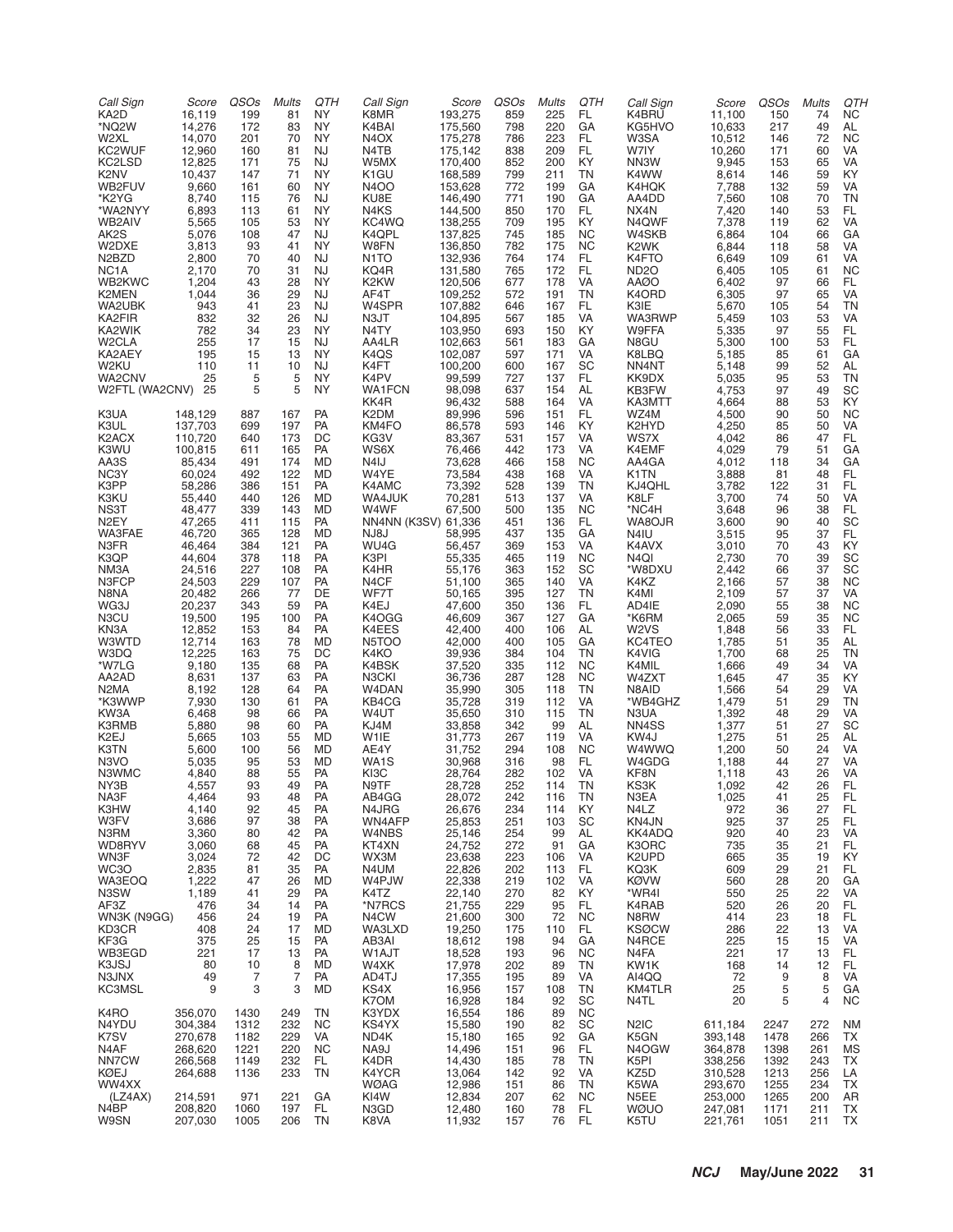| Call Sign<br>WQ5L<br>K5RT        | Score<br>209,664<br>192,469 | QSO <sub>s</sub><br>936<br>977 | <b>Mults</b><br>224<br>197 | QTH<br>ΜS<br>TX       | Call Sign<br>W6XU<br>AI6DO             | Score<br>15,732<br>14,863 | QSOs<br>207<br>167  | <b>Mults</b><br>76<br>89 | QTH<br>CA<br>CA        | Call Sign<br>K7ROG<br>W7KNX               | Score<br>2,546<br>2,294 | QSOs<br>67<br>62 | <b>Mults</b><br>38<br>37 | QTH<br>AZ<br>OR |
|----------------------------------|-----------------------------|--------------------------------|----------------------------|-----------------------|----------------------------------------|---------------------------|---------------------|--------------------------|------------------------|-------------------------------------------|-------------------------|------------------|--------------------------|-----------------|
| K5WE                             | 183,150                     | 925                            | 198                        | OK                    | WA6URY                                 | 14,784                    | 176                 | 84                       | CA                     | AL <sub>1</sub> G                         | 1,368                   | 72               | 19                       | KL7             |
| AC4CA<br>KM5G                    | 182,780<br>145,494          | 988<br>822                     | 185<br>177                 | TX<br>AR              | WQ6X<br>N6HC                           | 13,430<br>12,606          | 158<br>191          | 85<br>66                 | CA<br>CA               | KF7ZZ<br>W7VXS                            | 1,092<br>990            | 39<br>45         | 28<br>22                 | UT<br><b>WA</b> |
| WA5SOG                           | 129,948                     | 663                            | 196                        | AR                    | WA7BNM                                 | 11,656                    | 188                 | 62                       | CA                     | KD6TR                                     | 988                     | 38               | 26                       | <b>WA</b>       |
| K5LG<br><b>WØTG</b>              | 102,588<br>99,592           | 618<br>472                     | 166<br>211                 | AR<br>TX              | AF6GQ<br>K6GTE                         | 10,902<br>10,549          | 138<br>137          | 79<br>77                 | CA<br>CA               | NG7IL<br>AG7GB                            | 627<br>598              | 33<br>26         | 19<br>23                 | UT<br>AZ        |
| N5AW                             | 94,024                      | 511                            | 184                        | TX                    | K6UF                                   | 9,450                     | 150                 | 63                       | CA                     | *N7JI                                     | 594                     | 54               | 11                       | 0R              |
| N5XE                             | 81,408                      | 512                            | 159                        | OK                    | N6YEU                                  | 8,954                     | 121                 | 74                       | CA                     | *W7TMD                                    | 580                     | 29               | 20                       | ID              |
| N3BB<br>K5GQ                     | 79,442<br>73,805            | 506<br>509                     | 157<br>145                 | <b>TX</b><br>TX       | W6QX<br>KH6AQ                          | 7,104<br>6,844            | 111<br>118          | 64<br>58                 | CA<br>KH <sub>6</sub>  | <b>WB7WHG</b><br>*AB7MP                   | 528<br>425              | 24<br>25         | 22<br>17                 | OR<br><b>WA</b> |
| WA8ZBT                           | 69,324                      | 436                            | 159                        | TX                    | NN6DX (W1PR) 6,014                     |                           | 97                  | 62                       | CA                     | W7GB                                      | 224                     | 16               | 14                       | <b>WA</b>       |
| NO <sub>5</sub> W<br><b>KØNM</b> | 62,780                      | 730                            | 86                         | LA<br><b>TX</b>       | <b>KN6NUN</b>                          | 5,673                     | 93                  | 61                       | CA                     | K7DBN                                     | 192                     | 16               | 12                       | UT<br><b>WA</b> |
| K5OT (@K5TR) 61,512              | 61,640                      | 460<br>466                     | 134<br>132                 | TX                    | N6VOH<br>N6PN                          | 5,457<br>5,310            | 107<br>90           | 51<br>59                 | CA<br>CA               | <b>KB7AK</b><br>WB4SPB                    | 150<br>132              | 15<br>12         | 10<br>11                 | <b>WA</b>       |
| K5XU                             | 61,005                      | 415                            | 147                        | <b>MS</b>             | KC8J                                   | 5,200                     | 100                 | 52                       | CA                     | KK7A                                      | 104                     | 13               | 8                        | ID              |
| N5KWN<br>KD2KW                   | 56,068<br>45,347            | 428<br>331                     | 131<br>137                 | TX<br>TX              | KA6W<br>WU6X                           | 4,900<br>3,696            | 100<br>77           | 49<br>48                 | CA<br>CA               | K7ZX<br>AG7CC                             | 99<br>96                | 11<br>12         | 9<br>8                   | 0R<br><b>WA</b> |
| N5CW                             | 41,184                      | 352                            | 117                        | MS                    | AB6BR                                  | 3,354                     | 78                  | 43                       | CA                     | K7YIC                                     | 70                      | 10               | $\overline{7}$           | OR              |
| K5ME                             | 34,317                      | 279                            | 123                        | TX                    | N5KO                                   | 3,120                     | 80                  | 39                       | CA                     | W7TX                                      | 25                      | 5                | 5                        | ID              |
| NM5G<br>N5UM                     | 32,612<br>31,080            | 263<br>259                     | 124<br>120                 | <b>TX</b><br>OK       | KN6BAZ<br><b>KØDTJ</b>                 | 1,914<br>1,850            | 58<br>50            | 33<br>37                 | CA<br>CA               | K7NAR                                     | $\overline{4}$          | 2                | $\overline{2}$           | OR              |
| *KG5OA                           | 28,798                      | 242                            | 119                        | TX                    | KF6NCX                                 | 1,305                     | 45                  | 29                       | CA                     | NA8V                                      | 272,376                 | 1164             | 234                      | MI              |
| *N5ER<br>AC5AA                   | 26,751<br>26,442            | 241<br>226                     | 111<br>117                 | AR<br><b>TX</b>       | K6GPB<br>K6CTA                         | 1,178<br>1,120            | 38<br>40            | 31<br>28                 | CA<br>CA               | N8II<br>N8AA                              | 205,712<br>161,784      | 989<br>856       | 208<br>189               | WV<br>OH        |
| <b>NN5O</b>                      | 25,452                      | 252                            | 101                        | MS                    | K6KMH                                  | 1,092                     | 39                  | 28                       | CA                     | W8MK                                      | 142,272                 | 741              | 192                      | MI              |
| N9NM                             | 24,255                      | 231                            | 105                        | TX                    | N6EFF                                  | 816                       | 34                  | 24                       | CA                     | K3JT                                      | 109,620                 | 630              | 174                      | WV              |
| *K5NZ<br>*N5OE                   | 23,712<br>20,909            | 228<br>203                     | 104<br>103                 | TX<br><b>TX</b>       | *NH6O<br>W6JBR                         | 648<br>437                | 36<br>23            | 18<br>19                 | KH <sub>6</sub><br>CA  | KW8N<br>WA8Y                              | 91,176<br>79,667        | 524<br>599       | 174<br>133               | OH<br>MI        |
| *W5FMH (KJØD)17,978              |                             | 202                            | 89                         | <b>TX</b>             | K6CSL                                  | 432                       | 24                  | 18                       | CA                     | N8LR                                      | 74,400                  | 496              | 150                      | MI              |
| WX7V<br>*WA5DSS                  | 16,896<br>10,160            | 192<br>127                     | 88<br>80                   | TX<br><b>TX</b>       | N6HCN<br>W6SY                          | 375<br>240                | 25<br>24            | 15<br>10                 | CA<br>CA               | K8RYU<br>KV8Q                             | 74,385<br>66,196        | 435<br>494       | 171<br>134               | OH<br>OH        |
| <b>ADØK</b>                      | 8,568                       | 119                            | 72                         | TX                    | K6TOR                                  | 180                       | 15                  | 12                       | CA                     | N8FYL                                     | 59,740                  | 412              | 145                      | MI              |
| NY5B                             | 8,118                       | 123                            | 66                         | TX                    | W4EF                                   | 168                       | 21                  | 8                        | CA                     | WA1UJU                                    | 54,684                  | 372              | 147                      | MI              |
| *KJ5T<br>KC2LM                   | 7,370<br>6,804              | 110<br>108                     | 67<br>63                   | TX<br><b>NM</b>       | W4NJK<br>KW6AA                         | 72<br>63                  | 9<br>9              | 8<br>$\overline{7}$      | CA<br>CA               | W8RTJ<br>W8UE                             | 52,007<br>48,950        | 397<br>445       | 131<br>110               | OH<br>MI        |
| AA5W                             | 6,512                       | 148                            | 44                         | TX                    | K6WIL                                  | 40                        | 8                   | 5                        | CA                     | W3CB                                      | 41,625                  | 333              | 125                      | MI              |
| W5CUB<br>AE5MM                   | 5,724<br>4,416              | 106<br>96                      | 54<br>46                   | TX<br>OK              | NJ6G<br>*AE6IQ                         | 16<br>6                   | $\overline{4}$<br>3 | 4<br>2                   | CA<br>CA               | KB8TYJ<br>W8MET                           | 40,506<br>38,610        | 314<br>330       | 129<br>117               | MI<br>OH        |
| WB5K                             | 4,368                       | 91                             | 48                         | TX                    |                                        |                           |                     |                          |                        | W8WTS                                     | 38,220                  | 364              | 105                      | OH              |
| KB5IXI                           | 4,186                       | 91                             | 46                         | <b>MS</b>             | N9RV                                   | 555,500                   | 2020                | 275                      | МT                     | WB8JUI                                    | 34,128                  | 316              | 108                      | OH              |
| WS5D<br>*AA5KD                   | 2,240<br>2,106              | 56<br>54                       | 40<br>39                   | <b>NM</b><br>OK       | N6TR<br>WJ9B                           | 334,000<br>307,572        | 1336<br>1349        | 250<br>228               | OR<br>ID               | AB8OU<br>*KB8PGW                          | 30,996<br>29,952        | 246<br>256       | 126<br>117               | OH<br>MI        |
| W5RJJ                            | 1,408                       | 44                             | 32                         | <b>NM</b>             | <b>KØSN</b>                            | 261,928                   | 1129                | 232                      | МT                     | NF8M                                      | 28,548                  | 244              | 117                      | MI              |
| AF5SW<br>K7ZYV                   | 910<br>897                  | 35<br>39                       | 26<br>23                   | OK<br><b>MS</b>       | KH6ND<br>KJ9C                          | 170,975<br>167,972        | 977                 | 175<br>196               | AZ<br>MT               | K7DR<br>*N8ET                             | 26,128<br>21,070        | 284<br>215       | 92<br>98                 | MI<br>OH        |
| K5SLO                            | 864                         | 36                             | 24                         | TX                    | NG7M                                   | 151,335                   | 857<br>855          | 177                      | UT                     | W1PD                                      | 17,480                  | 190              | 92                       | OH              |
| K5IX                             | 377                         | 29                             | 13                         | TX                    | N7WA                                   | 148,504                   | 977                 | 152                      | WA                     | W5DT                                      | 17,391                  | 187              | 93                       | MI              |
| N5DTT<br>K5AEB                   | 374<br>320                  | 22<br>20                       | 17<br>16                   | <b>TX</b><br>OK       | K6DGW<br>K <sub>2</sub> R <sub>D</sub> | 115,240<br>104,784        | 670<br>708          | 172<br>148               | <b>NV</b><br><b>NV</b> | AE8TF<br>WB8MIW                           | 17,255<br>14,820        | 203<br>195       | 85<br>76                 | MI<br>MI        |
| WA3RSR/5                         | 126                         | 14                             | 9                          | TX                    | W7OM                                   | 100,278                   | 619                 | 162                      | WA                     | N4RA                                      | 12,835                  | 151              | 85                       | WV              |
| WA5AU<br>WD5G                    | 72<br>25                    | 9<br>5                         | 8<br>5                     | TX<br>OK              | W9CF<br>K6WSC                          | 92,316<br>92,250          | 588<br>615          | 157<br>150               | AZ<br>AZ               | KV8O (K8PGJ) 11,560<br>K8MQP (W8MJ)10,948 |                         | 170<br>161       | 68<br>68                 | MI<br>MI        |
|                                  |                             |                                |                            |                       | N7CW                                   | 71,142                    | 501                 | 142                      | AZ                     | N8TFD                                     | 9,933                   | 129              | 77                       | OH              |
| K6LA                             | 209,805                     | 1065                           | 197                        | CA                    | KM7W                                   | 65,670                    | 597                 | 110                      | MT                     | N8GZ                                      | 9,520                   | 140              | 68                       | OH              |
| W6AYC<br>AE6Y                    | 205,615<br>203,796          | 1003<br>918                    | 205<br>222                 | CA<br>CA              | *K7SS<br>KI7Y                          | 59,388<br>56,502          | 404<br>387          | 147<br>146               | <b>WA</b><br>0R        | N8SBE<br>N8BL                             | 9,471<br>8,694          | 123<br>126       | 77<br>69                 | MI<br>wv        |
| K6NR                             | 201,294                     | 954                            | 211                        | CA                    | WA7YAZ                                 | 46,505                    | 355                 | 131                      | UT                     | K9NW                                      | 8,340                   | 139              | 60                       | OH              |
| N3ZZ<br>K6ZH                     | 172,176<br>163,576          | 844<br>889                     | 204<br>184                 | CA<br>CA              | W7TMT<br><b>KK7RR</b>                  | 40,448<br>37,064          | 316<br>328          | 128<br>113               | WA<br>AZ               | *K8NWD<br>AF8A                            | 7,259<br>7,200          | 119<br>150       | 61<br>48                 | MI<br>OH        |
| W6TK                             | 155,310                     | 835                            | 186                        | CA                    | WS7V                                   | 34,969                    | 289                 | 121                      | <b>WA</b>              | WR4T                                      | 6,750                   | 125              | 54                       | OH              |
| N7VM                             | 153,846                     | 814                            | 189                        | CA                    | N <sub>2</sub> GA                      | 30,555                    | 315                 | 97                       | AZ                     | KD8SAV                                    | 5,723                   | 97<br>102        | 59                       | OH<br>OH        |
| AJ6V<br>KH7M (KL7SB)142,262      | 148,365                     | 785<br>857                     | 189<br>166                 | CA<br>KH <sub>6</sub> | <b>WU6W</b><br>K7AZT                   | 29,150<br>26,182          | 265<br>247          | 110<br>106               | <b>NV</b><br>AZ        | N9CX<br>W1NN                              | 5,508<br>5,232          | 109              | 54<br>48                 | OH              |
| K6SRZ                            | 127,674                     | 738                            | 173                        | CA                    | W7GF                                   | 24,750                    | 225                 | 110                      | OR                     | W8ASA                                     | 4,717                   | 89               | 53                       | OH              |
| WØYK<br>N6US (KH7Y) 121,730      | 122,112                     | 768<br>658                     | 159<br>185                 | CA<br>CA              | *N7GR<br>K7PJT                         | 21,632<br>20,604          | 208<br>202          | 104<br>102               | 0R<br>OR               | WB8JAY<br>W8RU                            | 3,939<br>3,256          | 101<br>74        | 39<br>44                 | OH<br>MI        |
| W1SRD                            | 119,568                     | 636                            | 188                        | CA                    | <b>WØOR</b>                            | 13,160                    | 188                 | 70                       | AZ                     | KE8GC                                     | 2,622                   | 57               | 46                       | MI              |
| AH6KO<br>K9JM                    | 111,496                     | 724                            | 154                        | KH <sub>6</sub>       | W7POE                                  | 12,308                    | 181                 | 68                       | <b>WA</b>              | W8XY<br>N8DD                              | 2,028                   | 52               | 39                       | OH              |
| K6RB                             | 108,885<br>82,446           | 595<br>546                     | 183<br>151                 | CA<br>CA              | KD7HU<br>W9EN                          | 10,626<br>10,507          | 154<br>133          | 69<br>79                 | МT<br>AZ               | *W8NNC                                    | 1,716<br>1,118          | 52<br>43         | 33<br>26                 | OH<br>OH        |
| N6ZFO                            | 79,218                      | 486                            | 163                        | CA                    | W7UDH                                  | 10,218                    | 131                 | 78                       | <b>WA</b>              | W3CRZ                                     | 1,036                   | 37               | 28                       | OH              |
| *W6JTI<br>KH6CJJ                 | 78,490<br>72,270            | 470<br>495                     | 167<br>146                 | CA<br>KH <sub>6</sub> | K7ARJ<br>KØIP                          | 9,782<br>9,516            | 146<br>122          | 67<br>78                 | ID<br>ID               | *K8RJW<br>*K8ZT                           | 897<br>700              | 39<br>28         | 23<br>25                 | OН<br>OH        |
| N6XI                             | 71,284                      | 502                            | 142                        | CA                    | W7MTL                                  | 9,360                     | 130                 | 72                       | OR                     | KT8Y                                      | 640                     | 40               | 16                       | MI              |
| W6ZL                             | 65,760                      | 548                            | 120                        | CA                    | KT7E (KE7AUB) 7,840                    |                           | 112                 | 70                       | 0 <sub>R</sub>         | KD8TNF                                    | 350                     | 25               | 14                       | OН              |
| K6XX<br>KH6TU (AD6E) 37,332      | 43,179                      | 389<br>366                     | 111<br>102                 | CA<br>KH <sub>6</sub> | KI7VEM<br>AA7V                         | 5,472<br>4,503            | 96<br>79            | 57<br>57                 | OR<br>AZ               | WA8YZB                                    | 165                     | 15               | 11                       | MI              |
| N6TTV                            | 33,154                      | 274                            | 121                        | CA                    | *N6HI                                  | 4,100                     | 82                  | 50                       | AZ                     | W9RE                                      | 321,531                 | 1281             | 251                      | IN              |
| K7GK<br>W8RJL                    | 33,152<br>22,826            | 296<br>202                     | 112<br>113                 | CA<br>CA              | KE2VB<br>KQ7TJ                         | 2,814<br>2,728            | 67<br>62            | 42<br>44                 | AZ<br><b>NV</b>        | K9CT<br>N9CK                              | 300,775<br>284,418      | 1325<br>1242     | 227<br>229               | IL<br>WI        |
| N6TQ                             | 17,949                      | 193                            | 93                         | CA                    | *WB7S                                  | 2,700                     | 60                  | 45                       | <b>WY</b>              | K9WX                                      | 168,780                 | 870              | 194                      | IN              |
| W6RKC<br>K8TR                    | 17,578<br>16,808            | 187<br>191                     | 94<br>88                   | CA<br>CA              | N7ESU<br>WB6OEE                        | 2,684<br>2,600            | 61<br>65            | 44<br>40                 | ID<br>OR               | K9BGL<br>K9NR                             | 168,780<br>167,206      | 870<br>767       | 194<br>218               | IL<br>IL        |
|                                  |                             |                                |                            |                       |                                        |                           |                     |                          |                        |                                           |                         |                  |                          |                 |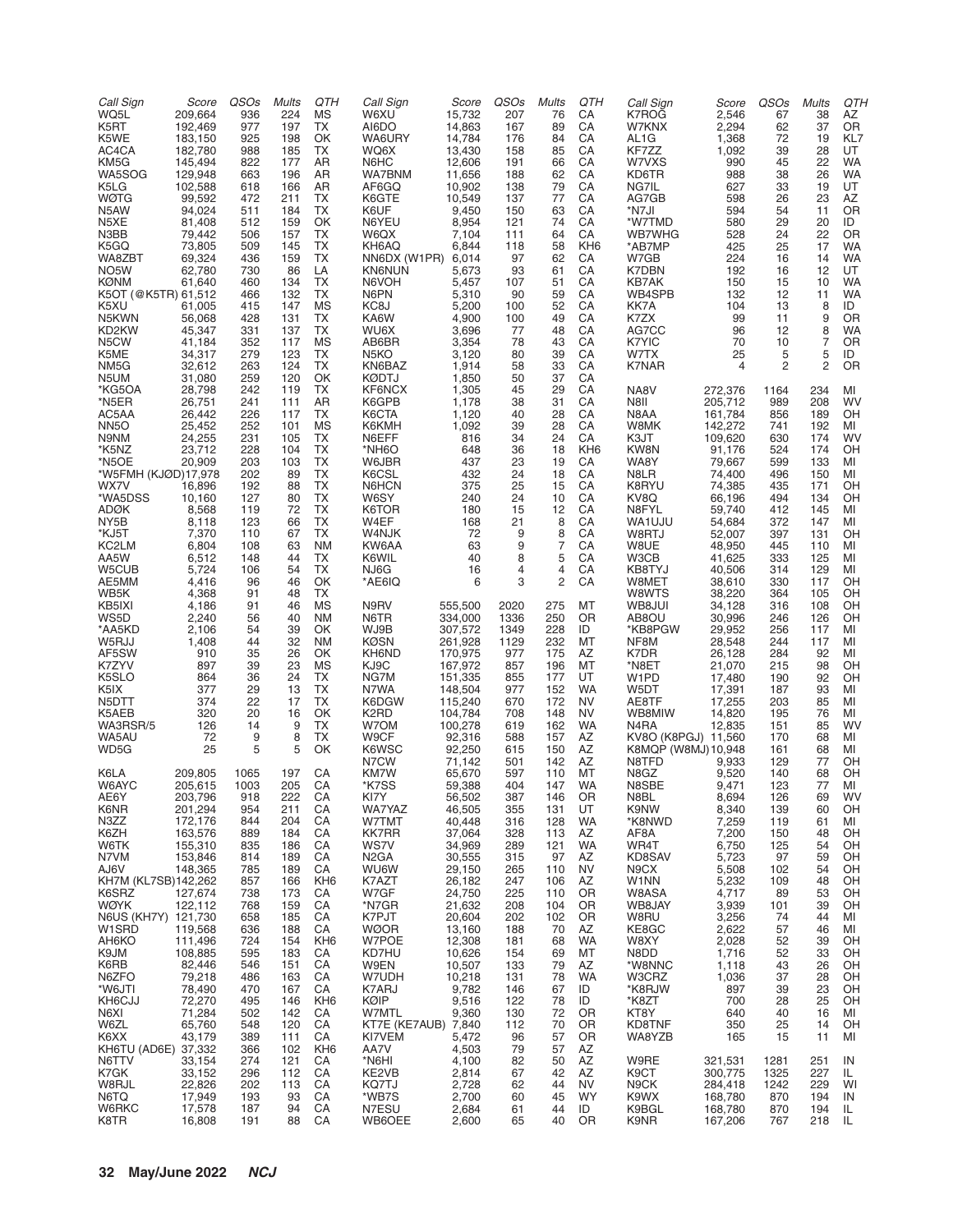| Call Sign<br>K9MA<br>W9ILY<br>W8LVN<br>KG9X<br>N7ZZ<br>WI9WI<br>K9MMS<br><b>WD9CIR</b><br>KB9S<br>AJ9C<br>K9WA<br>W9QL<br>K9QC<br>W9FY<br>W9TD<br>W9ZV<br>WD8DSB<br>W9TC<br>K9DUR<br>K9CPO<br>N9DR<br>KG9N<br>WB9HFK<br>K9LA<br>WA9LEY<br>WA9LKF<br>N9EP<br>K9UIY<br>AA9WP<br>WN9O<br>N9WVM<br>K9PG<br>K9GY<br>KF9VV<br>K9CC<br>N8HWV<br>WB9UGX<br>W9KM<br>K9GA<br>W9DP<br>W9VA<br>K9KM<br>KX9DX<br>KD9DZT<br>KC9EOQ<br>NV9X<br>W9YS<br>*KQ9L<br>W9SZ<br>*AF9J<br>AI9T<br>KC9IL<br>K9XE<br>KS9A<br>N9AEP<br><b>KØPG</b><br>K9BFF<br>KØEU<br><b>NØAT</b><br><b>NØAX</b> | Score<br>151,800<br>115,005<br>106,917<br>70,128<br>66,582<br>64,416<br>63,504<br>63,344<br>53,841<br>50,310<br>47,970<br>45,924<br>39,424<br>37,338<br>34,452<br>31,080<br>30,969<br>30,125<br>29,998<br>24,168<br>23,154<br>22,368<br>21,672<br>19,800<br>19,135<br>17,670<br>16,968<br>14.337<br>11.988<br>11,826<br>11,242<br>8,280<br>6,100<br>5,830<br>5,500<br>5,220<br>5,184<br>4,896<br>4,704<br>3,634<br>3,510<br>3,182<br>2,726<br>2,275<br>2,040<br>1,980<br>1,887<br>1,855<br>1,764<br>1,080<br>825<br>525<br>306<br>270<br>255<br>30<br>$\mathbf{1}$<br>370,431<br>269,776<br>241,395 | QSOs<br>825<br>615<br>681<br>487<br>411<br>488<br>441<br>428<br>411<br>430<br>369<br>356<br>352<br>294<br>319<br>280<br>279<br>241<br>283<br>228<br>227<br>233<br>252<br>198<br>215<br>190<br>202<br>177<br>148<br>146<br>154<br>120<br>100<br>106<br>100<br>90<br>96<br>96<br>96<br>79<br>78<br>86<br>94<br>65<br>51<br>55<br>51<br>53<br>63<br>40<br>33<br>25<br>18<br>18<br>17<br>6<br>$\mathbf{1}$<br>1563<br>1297<br>1155 | <b>Mults</b><br>184<br>187<br>157<br>144<br>162<br>132<br>144<br>148<br>131<br>117<br>130<br>129<br>112<br>127<br>108<br>111<br>111<br>125<br>106<br>106<br>102<br>96<br>86<br>100<br>89<br>93<br>84<br>81<br>81<br>81<br>73<br>69<br>61<br>55<br>55<br>58<br>54<br>51<br>49<br>46<br>45<br>37<br>29<br>35<br>40<br>36<br>37<br>35<br>28<br>27<br>25<br>21<br>17<br>15<br>15<br>5<br>$\mathbf{1}$<br>237<br>208<br>209 | QTH<br>WI<br>IL<br>IL<br>IL.<br>WI<br>WI<br>IL.<br>IL<br>WI<br>IN<br>IL.<br>IL<br>WI<br>IL<br>IL<br>IL.<br>IN<br>IN<br>IN<br>WI<br>IN<br>IL.<br>IL.<br>IN<br>IL<br>IL<br>IL.<br>IL<br>WI<br>IN<br>IN<br>IL.<br>IL<br>WI<br>IL<br>WI<br>IL<br>IL<br>IL<br>IL<br>IL<br>IL<br>IL<br>WI<br>IL<br>IL.<br>IL<br>IL<br>IL<br>WI<br>IL<br>IL<br>IL<br>IL<br>IL.<br>IL<br>IL<br>CO<br>MN<br>MO | Call Sign<br>AI6O<br><b>WØETT</b><br>*KØAV<br><b>WØCO</b><br>KIØI<br>KØPK<br>N7WY<br>K9DU<br><b>NWØM</b><br><b>KØMD</b><br><b>KØMPH</b><br><b>NØTA</b><br><b>KFØUR</b><br>WAØI<br>*KØFX<br>WØZA<br><b>NØKQ</b><br><b>WØBH</b><br><b>NØBUI</b><br>KIØJ<br>KØEA<br><b>NØEG</b><br><b>NØUY</b><br>N9BSO<br>KØTC<br>N9HDE<br>KIØF<br><b>NØGN</b><br>*WI4T<br>AFØZ<br>WØEJ<br>W7RY<br>KØCF<br><b>AEØIB</b><br><b>WØYJT</b><br><b>WBØN</b><br><b>WØZF</b><br><b>WØPI</b><br><b>AAØCW</b><br>W6GMT<br><b>NØBM</b><br><b>NFØN</b><br>KØAE<br><b>WOOJW</b><br><b>NØUK</b><br><b>WQØN</b><br>WØPF<br><b>KBØEO</b><br>WB9YLZ<br><b>KØWRY</b><br><b>KYØO</b><br><b>KEØTT</b><br><b>KØKPH</b><br><b>WØGXA</b><br>N4VI<br>N5TU<br><b>KBØNES</b><br><b>KØWOI</b><br>WA2PCN<br>N7SE<br>WØRX | Score<br>121,183<br>117,475<br>109,548<br>106,582<br>103,950<br>99,345<br>98,505<br>95,284<br>90,720<br>86,688<br>80,640<br>78,674<br>71,295<br>54,668<br>45,234<br>44,512<br>43,210<br>43,065<br>42,728<br>39,798<br>37,408<br>37,236<br>36,835<br>36,570<br>33,561<br>32,754<br>30,660<br>27,300<br>19,488<br>18,900<br>18,744<br>17,480<br>15,841<br>14,190<br>13,962<br>13,706<br>12,080<br>12,045<br>11,840<br>10,804<br>8,449<br>7,006<br>6,604<br>6,464<br>6,426<br>5,332<br>5,194<br>5,047<br>4,760<br>4,182<br>3,588<br>3,564<br>2,964<br>2,268<br>2,139<br>1,624<br>1,617<br>1,560<br>1,421<br>1,352<br>1,209 | QSOs<br>677<br>635<br>612<br>662<br>594<br>537<br>597<br>574<br>567<br>672<br>576<br>566<br>679<br>346<br>359<br>416<br>290<br>297<br>392<br>297<br>334<br>321<br>265<br>345<br>297<br>309<br>292<br>273<br>224<br>210<br>213<br>184<br>217<br>165<br>179<br>154<br>151<br>219<br>148<br>148<br>119<br>113<br>127<br>101<br>126<br>86<br>98<br>103<br>85<br>82<br>78<br>108<br>76<br>63<br>69<br>56<br>49<br>52<br>49<br>52<br>39 | <b>Mults</b><br>179<br>185<br>179<br>161<br>175<br>185<br>165<br>166<br>160<br>129<br>140<br>139<br>105<br>158<br>126<br>107<br>149<br>145<br>109<br>134<br>112<br>116<br>139<br>106<br>113<br>106<br>105<br>100<br>87<br>90<br>88<br>95<br>73<br>86<br>78<br>89<br>80<br>55<br>80<br>73<br>71<br>62<br>52<br>64<br>51<br>62<br>53<br>49<br>56<br>51<br>46<br>33<br>39<br>36<br>31<br>29<br>33<br>30<br>29<br>26<br>31 | QTH<br>MO<br>CO<br>CO<br>CO<br><b>MO</b><br>ΜN<br><b>MO</b><br>ΜN<br><b>MO</b><br>ΜN<br>ΜN<br>CO<br>CO<br><b>MO</b><br>CO<br>CO<br>CO<br>KS<br>ΜN<br>CO<br>ΜN<br>KS<br>ΜN<br><b>MO</b><br>ΜN<br>IA<br>ΜN<br><b>NE</b><br><b>MO</b><br>ΜN<br>SD<br><b>MO</b><br>IA<br><b>MO</b><br>KS<br>ΜN<br>ΜN<br>ΜN<br>CO<br>ΜN<br>MN<br><b>NE</b><br>CO<br>CO<br>ΜN<br>ΜN<br><b>MO</b><br>ΜN<br>ΜN<br>KS<br><b>MO</b><br>ΜN<br><b>NE</b><br>IA<br>CO<br><b>MO</b><br>ΜN<br>ΙA<br>CO<br>CO<br>MN | Call Sign<br>VE3DZ<br>VE3JM<br>VE3VN<br>VE3KI<br>VE4EA<br>*VE9AA<br>VE5SF<br>VE5UO<br>VE3KP<br>VE3EY<br>VE3AQ<br>VE9XDX<br>VA3EC<br>VE3MA<br>VA7ST<br>VE3TM<br>VE3OI<br>VE3PJ<br>VE3VY<br>VE3UZ<br>VE4XT<br>VE5GC<br>VA3OKG<br>VA1MM<br>VE9OA<br>VA3GE<br>VE3HG<br>VE6BBP<br>VE3JI<br>VE3ZY<br>VE3OMV<br>VE3FP<br>VA3FN<br>*VA3AMX<br>VE3BXG<br>VE3FH<br>VE3AYR<br>VE3KOT<br>VA6RCN<br>*VE3SIF<br>*VE3KJQ<br>VE3VSM<br>VA1RST<br>VY2LI<br>VE7CV<br>VE7IO<br>VA3SB<br>VE3CX<br>VE9HF<br><b>VA3IJK</b><br>VE4SF<br>VA3IK<br>VE3QEE<br>VO <sub>1</sub> BQ<br>VE9KK<br>VE7BGP<br>VA3ZNW<br>VE <sub>2</sub> QY<br><b>VE7ARN</b><br>VE3VIG | Score<br>263,466<br>237,272<br>212,568<br>167,856<br>141,440<br>133,056<br>125,096<br>122,544<br>112,944<br>106,176<br>101,403<br>73,225<br>66,495<br>62,244<br>60,434<br>55,245<br>53,259<br>49,980<br>49,545<br>41,328<br>37,440<br>31,164<br>29,835<br>26,928<br>25,750<br>25,100<br>23,200<br>20,292<br>20,160<br>19,812<br>19,588<br>18,618<br>14,696<br>12,408<br>11,628<br>10,758<br>10,564<br>7,434<br>6,783<br>6,000<br>5,831<br>5,742<br>5,720<br>4,992<br>4,752<br>4,653<br>4,433<br>4,428<br>3,354<br>1,696<br>1,612<br>1,519<br>1,305<br>1,260<br>1,035<br>775<br>690<br>580<br>160<br>72 | QSOs<br>1107<br>1064<br>1042<br>807<br>884<br>693<br>823<br>851<br>624<br>632<br>593<br>505<br>429<br>468<br>451<br>435<br>433<br>357<br>367<br>336<br>288<br>318<br>221<br>264<br>250<br>251<br>232<br>228<br>224<br>254<br>236<br>174<br>167<br>188<br>153<br>163<br>139<br>118<br>119<br>100<br>119<br>99<br>104<br>96<br>99<br>99<br>143<br>108<br>78<br>53<br>52<br>49<br>45<br>45<br>45<br>31<br>30<br>29<br>16<br>9 | <b>Mults</b><br>238<br>223<br>204<br>208<br>160<br>192<br>152<br>144<br>181<br>168<br>171<br>145<br>155<br>133<br>134<br>127<br>123<br>140<br>135<br>123<br>130<br>98<br>135<br>102<br>103<br>100<br>100<br>89<br>90<br>78<br>83<br>107<br>88<br>66<br>76<br>66<br>76<br>63<br>57<br>60<br>49<br>58<br>55<br>52<br>48<br>47<br>31<br>41<br>43<br>32<br>31<br>31<br>29<br>28<br>23<br>25<br>23<br>20<br>10<br>8 | QTH<br>ON<br>ON<br>ON<br>ON<br>MB<br><b>NB</b><br>SK<br>SK<br>ON<br>ON<br>ON<br><b>NB</b><br>ON<br>ON<br>BC<br>ON<br>ON<br>ON<br>ON<br>ON<br>MB<br>SK<br>ON<br><b>NS</b><br><b>NB</b><br>ON<br>ON<br>AB<br>ON<br>ON<br>ON<br>ON<br>ON<br>ON<br>ON<br>ON<br>ON<br>ON<br>AB<br>ON<br>ON<br>ON<br><b>NS</b><br>PE<br>BC<br>BC<br>ON<br>ON<br><b>NB</b><br>ON<br>MB<br>ON<br>ON<br><b>NL</b><br><b>NB</b><br>BC<br>ON<br>QC<br>BC<br>ON |
|------------------------------------------------------------------------------------------------------------------------------------------------------------------------------------------------------------------------------------------------------------------------------------------------------------------------------------------------------------------------------------------------------------------------------------------------------------------------------------------------------------------------------------------------------------------------|-----------------------------------------------------------------------------------------------------------------------------------------------------------------------------------------------------------------------------------------------------------------------------------------------------------------------------------------------------------------------------------------------------------------------------------------------------------------------------------------------------------------------------------------------------------------------------------------------------|--------------------------------------------------------------------------------------------------------------------------------------------------------------------------------------------------------------------------------------------------------------------------------------------------------------------------------------------------------------------------------------------------------------------------------|------------------------------------------------------------------------------------------------------------------------------------------------------------------------------------------------------------------------------------------------------------------------------------------------------------------------------------------------------------------------------------------------------------------------|---------------------------------------------------------------------------------------------------------------------------------------------------------------------------------------------------------------------------------------------------------------------------------------------------------------------------------------------------------------------------------------|-----------------------------------------------------------------------------------------------------------------------------------------------------------------------------------------------------------------------------------------------------------------------------------------------------------------------------------------------------------------------------------------------------------------------------------------------------------------------------------------------------------------------------------------------------------------------------------------------------------------------------------------------------------------------------------------------------------------------------------------------------------------------------|-------------------------------------------------------------------------------------------------------------------------------------------------------------------------------------------------------------------------------------------------------------------------------------------------------------------------------------------------------------------------------------------------------------------------------------------------------------------------------------------------------------------------------------------------------------------------------------------------------------------------|-----------------------------------------------------------------------------------------------------------------------------------------------------------------------------------------------------------------------------------------------------------------------------------------------------------------------------------------------------------------------------------------------------------------------------------|------------------------------------------------------------------------------------------------------------------------------------------------------------------------------------------------------------------------------------------------------------------------------------------------------------------------------------------------------------------------------------------------------------------------|-------------------------------------------------------------------------------------------------------------------------------------------------------------------------------------------------------------------------------------------------------------------------------------------------------------------------------------------------------------------------------------------------------------------------------------------------------------------------------------|--------------------------------------------------------------------------------------------------------------------------------------------------------------------------------------------------------------------------------------------------------------------------------------------------------------------------------------------------------------------------------------------------------------------------------------------------------------------------------------------------------------------------------------------------------------------------------------------------------------------------------------|--------------------------------------------------------------------------------------------------------------------------------------------------------------------------------------------------------------------------------------------------------------------------------------------------------------------------------------------------------------------------------------------------------------------------------------------------------------------------------------------------------------------------------------------------------------------------------------------------------|----------------------------------------------------------------------------------------------------------------------------------------------------------------------------------------------------------------------------------------------------------------------------------------------------------------------------------------------------------------------------------------------------------------------------|----------------------------------------------------------------------------------------------------------------------------------------------------------------------------------------------------------------------------------------------------------------------------------------------------------------------------------------------------------------------------------------------------------------|-------------------------------------------------------------------------------------------------------------------------------------------------------------------------------------------------------------------------------------------------------------------------------------------------------------------------------------------------------------------------------------------------------------------------------------|
| KTØA<br><b>KØAD</b><br><b>NSØR</b><br>WØUA<br><b>KØAP</b>                                                                                                                                                                                                                                                                                                                                                                                                                                                                                                              | 240,875<br>200,907<br>195,663<br>180,117<br>174,286                                                                                                                                                                                                                                                                                                                                                                                                                                                                                                                                                 | 1175<br>1063<br>1131<br>953<br>826                                                                                                                                                                                                                                                                                                                                                                                             | 205<br>189<br>173<br>189<br>211                                                                                                                                                                                                                                                                                                                                                                                        | SD<br>MN<br>ΚS<br>CO<br>KS                                                                                                                                                                                                                                                                                                                                                            | <b>WAØLIF</b><br><b>KDØWUQ</b><br>KØITC<br><b>KBØR</b><br><b>WBØWIV</b>                                                                                                                                                                                                                                                                                                                                                                                                                                                                                                                                                                                                                                                                                                     | 1,128<br>648<br>561<br>432<br>308                                                                                                                                                                                                                                                                                                                                                                                                                                                                                                                                                                                       | 47<br>27<br>33<br>24<br>22                                                                                                                                                                                                                                                                                                                                                                                                        | 24<br>24<br>17<br>18<br>14                                                                                                                                                                                                                                                                                                                                                                                             | ΜN<br>ND<br>NE<br>MN<br>IA                                                                                                                                                                                                                                                                                                                                                                                                                                                          | NP4Z<br>XE <sub>2</sub> S<br>TI7W (N3KS)<br>KP4JRS<br>HI3MM                                                                                                                                                                                                                                                                                                                                                                                                                                                                                                                                                                          | 382,980<br>21,648<br>13,668<br>6,232<br>450                                                                                                                                                                                                                                                                                                                                                                                                                                                                                                                                                            | 1473<br>264<br>201<br>152<br>30                                                                                                                                                                                                                                                                                                                                                                                            | 260<br>82<br>68<br>41<br>15                                                                                                                                                                                                                                                                                                                                                                                    | KP4<br>XE<br>ΤI<br>KP4<br>HI                                                                                                                                                                                                                                                                                                                                                                                                        |
| <b>WDØT</b><br><b>ABØTX</b><br><b>KØWA</b><br>K7BG<br><b>KØUK</b><br><b>WØAAE</b><br>*NØNI                                                                                                                                                                                                                                                                                                                                                                                                                                                                             | 171,360<br>162,101<br>152,221<br>142,898<br>134,676<br>127,699<br>126,085                                                                                                                                                                                                                                                                                                                                                                                                                                                                                                                           | 816<br>937<br>841<br>826<br>774<br>893<br>755                                                                                                                                                                                                                                                                                                                                                                                  | 210<br>173<br>181<br>173<br>174<br>143<br>167                                                                                                                                                                                                                                                                                                                                                                          | SD<br>ΚS<br>ΚS<br>SD<br>CO<br>MN<br>IA                                                                                                                                                                                                                                                                                                                                                | *ABØCD<br>KJØI<br>KØARF (KØSV)<br><b>KJØP</b><br><b>WØJOP</b><br>VE3EJ                                                                                                                                                                                                                                                                                                                                                                                                                                                                                                                                                                                                                                                                                                      | 165<br>110<br>66<br>42<br>25<br>279,972                                                                                                                                                                                                                                                                                                                                                                                                                                                                                                                                                                                 | 15<br>11<br>11<br>7<br>5<br>1212                                                                                                                                                                                                                                                                                                                                                                                                  | 11<br>10<br>6<br>6<br>5<br>231                                                                                                                                                                                                                                                                                                                                                                                         | CO<br>CO<br>MN<br>ΜN<br>MO<br>ON                                                                                                                                                                                                                                                                                                                                                                                                                                                    | PY2NY<br>JA7ACM<br>PY2EX<br>JF2FIU<br>*JQ1NGT<br>*QRP                                                                                                                                                                                                                                                                                                                                                                                                                                                                                                                                                                                | 24,910<br>180<br>140<br>25<br>12                                                                                                                                                                                                                                                                                                                                                                                                                                                                                                                                                                       | 235<br>15<br>14<br>5<br>4                                                                                                                                                                                                                                                                                                                                                                                                  | 106<br>12<br>10<br>5<br>3                                                                                                                                                                                                                                                                                                                                                                                      | DX<br>DX<br>DX<br>DX<br>DX                                                                                                                                                                                                                                                                                                                                                                                                          |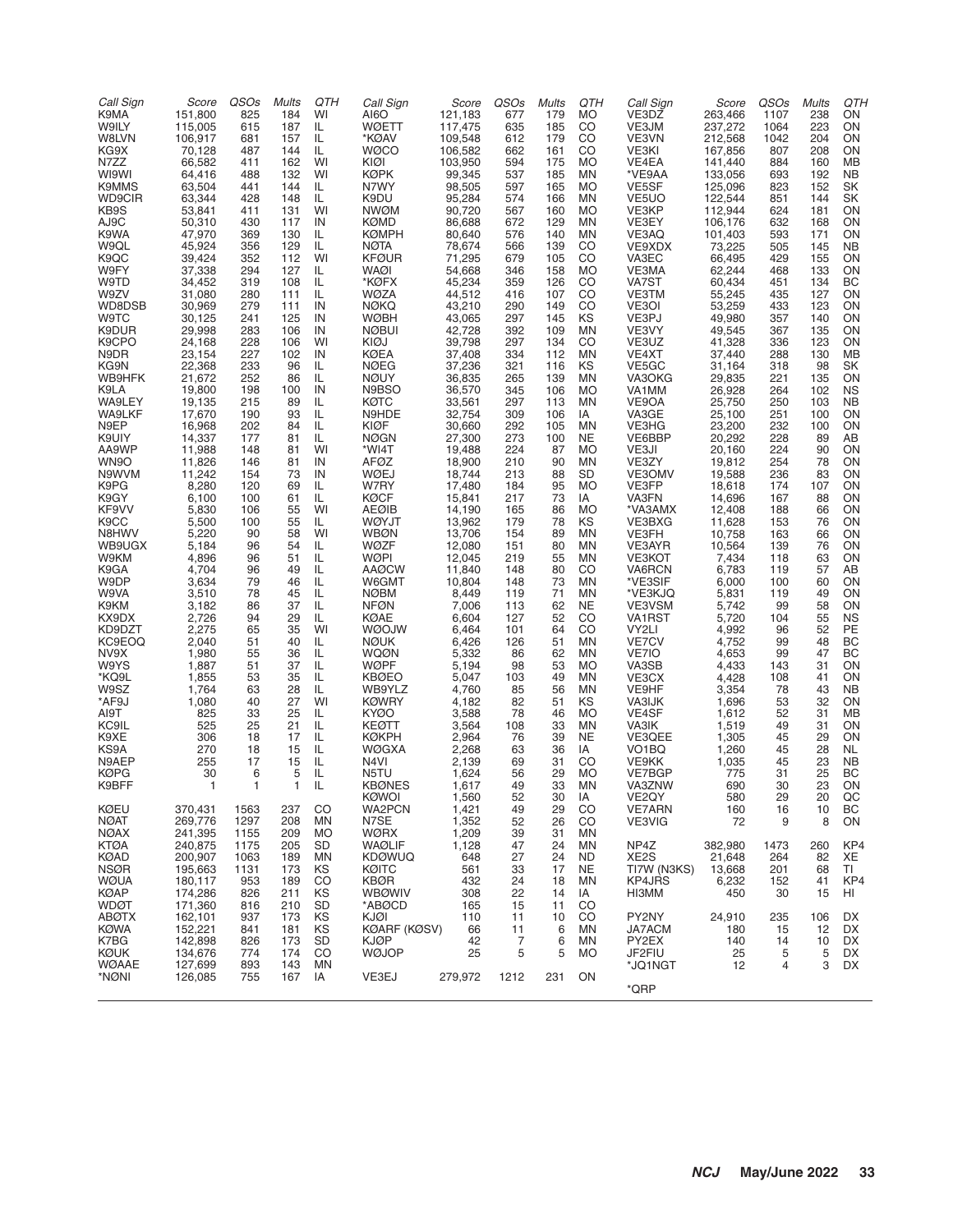| <b>Single-Operator Assisted Scores</b> |                    |             |                     | Call Sign                     | Score              | QSOs       | Mults QTH            | Call Sign                             | Score              | QSOs         | Mults QTH         |
|----------------------------------------|--------------------|-------------|---------------------|-------------------------------|--------------------|------------|----------------------|---------------------------------------|--------------------|--------------|-------------------|
| Call Sign<br>K1XM                      | Score<br>193,157   | QSOs<br>829 | Mults QTH<br>233 MA | W3Y<br>WW3S                   | 165,416<br>154,112 | 713<br>602 | 232 DE<br>256 PA     | WB4IT<br>KG4W                         | 68,034<br>66,785   | 391<br>361   | 174 AL<br>185 VA  |
| K <sub>1</sub> RX                      | 149,226            | 714         | 209 NH              | N3AM                          | 139,528            | 652        | 214 MD               | *W4ER                                 | 65,620             | 386          | 170 AL            |
| W <sub>1</sub> UJ                      | 120,908            | 668         | 181 MA              | WY3A                          | 119,054            | 494        | 241 PA               | KEØL                                  | 59,496             | 296          | TN<br>201         |
| K2LE                                   | 120,304            | 584         | 206 VT              | W <sub>2</sub> CDO<br>K3CY    | 117,284<br>95,757  | 538<br>541 | 218 MD<br>177 PA     | K4FN<br>KA4RRU                        | 52,850<br>47,700   | 302<br>300   | 175 KY<br>159 VA  |
| K1DJ<br>KA1IOR                         | 92,748<br>86,526   | 524<br>437  | 177 MA<br>198 MA    | K3ZA                          | 84,726             | 523        | 162 PA               | KE4Q                                  | 47,375             | 379          | 125 FL            |
| WA1BXY                                 | 76,302             | 486         | 157 RI              | N3FZ                          | 83,369             | 583        | 143 MD               | KY4ID                                 | 44,133             | 313          | SC<br>141         |
| AJ1AJ                                  | 69,814             | 521         | 134 NH              | W3FIZ                         | 83,065             | 449        | 185 PA               | KC4D                                  | 41,648             | 304          | 137 VA            |
| WK <sub>1</sub> O                      | 67,971<br>59,041   | 489         | 139 MA              | NR3Z<br>WA3AER                | 80,196<br>77,520   | 492<br>510 | 163 PA<br>152 MD     | KM4HI<br>AA8R                         | 40,250<br>39,744   | 230<br>276   | 175 FL<br>144 FL  |
| AK1MD<br>K1JB                          | 44,958             | 391<br>354  | 151 MA<br>127 ME    | <b>W3LL</b>                   | 62,491             | 253        | 247 MD               | W4LT                                  | 38,586             | 327          | 118 FL            |
| K1IB                                   | 43,788             | 356         | 123 VT              | K3CCR (N3UM) 58,599           |                    | 383        | 153 MD               | K4XL                                  | 38,036             | 257          | 148 VA            |
| K <sub>1</sub> RV                      | 40,664             | 299         | 136 MA              | NN3SI (K3EW)                  | 57,663             | 387        | 149 MD               | N3MN                                  | 37,859             | 289          | 131 VA            |
| K1VMT<br>KS1J                          | 40,470<br>38,232   | 355<br>324  | 114 VT<br>118 RI    | WA3AAN<br>NJ3K                | 56,000<br>39,530   | 400<br>295 | 140 PA<br>134 PA     | W4CU<br>N4XD                          | 37,448<br>36,840   | 248<br>307   | 151 FL<br>120 NC  |
| W1UE                                   | 32,200             | 230         | 140 MA              | AK3B                          | 35,912             | 268        | 134 MD               | AA4NP                                 | 36,500             | 292          | 125 FL            |
| K1RF                                   | 30,709             | 287         | 107 CT              | KC3M                          | 33,048             | 306        | 108 PA               | W3TB                                  | 35,282             | 299          | 118 TN            |
| K <sub>1</sub> DW                      | 29,498             | 301         | 98 CT               | KE3GK<br>W3WHK                | 30,240<br>30,070   | 240<br>310 | 126 MD<br>97 PA      | W4PK<br>N6DW                          | 33,592<br>30,240   | 247<br>240   | 136 VA<br>126 VA  |
| NR1X<br>KA1YQC                         | 26,814<br>26,728   | 246<br>257  | 109 CT<br>104 MA    | KB3Z                          | 30,012             | 244        | 123 PA               | AC4MC                                 | 30,129             | 249          | 121 SC            |
| AJ1DM                                  | 25,351             | 251         | 101 RI              | N3SD                          | 29,378             | 397        | 74 PA                | N3CW                                  | 27,639             | 249          | 111 VA            |
| NN <sub>1</sub> SS                     | 24,200             | 220         | 110 NH              | KB3AAY                        | 27,984             | 264        | 106 MD               | K2MK                                  | 26,936             | 259          | 104 FL            |
| NX3Z<br>AE1T                           | 20,460<br>19,110   | 186<br>210  | 110 NH<br>91 NH     | W3PNM<br>KA3D                 | 25,850<br>25,273   | 235<br>199 | 110 PA<br>127 PA     | W4VIC<br>*N4TOL                       | 21,504<br>20,094   | 192<br>197   | 112 VA<br>102 GA  |
| KB <sub>1</sub> NO                     | 18,584             | 202         | 92 MA               | NF3R                          | 24,190             | 205        | 118 PA               | W4TG                                  | 20,001             | 177          | 113 VA            |
| W1TO                                   | 16,731             | 169         | 99 MA               | WA1HEW                        | 23,496             | 264        | 89 PA                | K2ZR/4                                | 19,548             | 181          | 108 FL            |
| W1DYJ                                  | 15,322             | 163         | 94 MA               | K3FH<br>AG3I                  | 17,200<br>16,168   | 200<br>188 | PA<br>86<br>86<br>PA | K <sub>2</sub> S <sub>G</sub><br>NS4X | 19,176<br>18,816   | 204<br>196   | 94 FL<br>96 TN    |
| W1VKE<br>AB1J                          | 6,612<br>5,439     | 114<br>111  | 58 MA<br>49 MA      | NN3RP                         | 15,842             | 178        | 89 DC                | W4CMG                                 | 18,450             | 205          | 90 TN             |
| K1MT                                   | 5,429              | 89          | 61 MA               | <b>W3UL</b>                   | 13,858             | 169        | 82 MD                | K3TEJ                                 | 14,065             | 145          | 97 FL             |
| WJ1B                                   | 4,416              | 96          | 46 CT               | NT3U                          | 12,408             | 132        | 94 MD                | W6NCB                                 | 13,248             | 184          | 72 TN             |
| WW4LL                                  | 4,266              | 79          | 54 ME               | KC3RPO<br>KD3TB               | 11,600<br>10,868   | 145<br>143 | 80 MD<br>76 PA       | K3ZGA<br>KT4O                         | 11,174<br>10,578   | 151<br>129   | 74 FL<br>82 TN    |
| K1LHO<br>W1PY                          | 551<br>300         | 29<br>20    | 19 CT<br>15 MA      | N3XL                          | 8,970              | 130        | 69 MD                | N <sub>3</sub> AC                     | 10,089             | 177          | 57 VA             |
|                                        |                    |             |                     | K1BZ                          | 7,665              | 105        | 73 MD                | NJ4Q                                  | 8,520              | 120          | 71 VA             |
| N2NT                                   | 297,660            | 1210        | 246 NJ              | K3CT                          | 7,622              | 103        | 74 PA                | W4SSF                                 | 8,379              | 133          | 63 TN<br>57 VA    |
| K2TW<br>W2MKM                          | 189,648<br>178,480 | 878<br>776  | 216 NJ<br>230 NJ    | K3MAW<br>AB3SX                | 5,700<br>5,192     | 100<br>88  | 57 MD<br>59 MD       | N3MM<br>NZ4N                          | 7,923<br>7,605     | 139<br>117   | 65 NC             |
| KE2D                                   | 102,684            | 516         | 199 NJ              | AA3R                          | 4,836              | 78         | 62 DE                | W2BJN                                 | 7,590              | 110          | 69 AL             |
| K2QMF                                  | 98,084             | 452         | 217 NY              | <b>WØBR</b>                   | 4,508              | 92         | 49 PA                | KX4KU                                 | 7,360              | 92           | 80 VA             |
| KA2K                                   | 84,898             | 454         | 187 NJ              | <b>W3IDT</b><br>N4ZR          | 4,048<br>3,875     | 88<br>125  | 46 MD<br>31 MD       | K4GM<br>KE8PX                         | 6,678<br>6,527     | 126<br>107   | 53 VA<br>61 GA    |
| K3TS<br>WA2CP                          | 84,836<br>81,090   | 508<br>477  | 167 NJ<br>170 NY    | N3AML                         | 3,300              | 75         | 44 MD                | KG4IGC                                | 6,045              | 93           | 65 SC             |
| KO8SCA                                 | 68,740             | 491         | 140 NY              | WT3K                          | 2,925              | 75         | 39 MD                | W4RIN                                 | 5,978              | 98           | 61 GA             |
| N <sub>2</sub> UU                      | 68,172             | 494         | 138 NJ              | W3TAS                         | 2,006              | 59         | 34 DE                | K4WI                                  | 5,194              | 98           | 53 AL             |
| N2HMM                                  | 63,720             | 354         | 180 NJ<br>154 NY    | W3NRJ<br>AJ3M                 | 1,980<br>864       | 55<br>36   | 36 MD<br>24 MD       | N3KN<br>AA4WW                         | 5,000<br>4,836     | 100<br>78    | 50 VA<br>62 KY    |
| N <sub>2</sub> RC<br>K2RET             | 45,430<br>43,210   | 295<br>290  | 149 NJ              | K3SW                          | 775                | 31         | 25 PA                | N4GL                                  | 4,469              | 109          | 41 FL             |
| WB2NFL                                 | 41,762             | 314         | 133 NY              | WX3B                          | 644                | 28         | 23 MD                | *KB4KBS                               | 4,408              | 76           | 58 GA             |
| NJ1F                                   | 29,568             | 264         | 112 NY              | N4ZZ                          | 328,189            | 1277       | 257 TN               | AA2FD (NR4M)<br>KU1T                  | 4,050<br>3,666     | 81<br>94     | 50 VA<br>39 FL    |
| W2VM<br>KI2N                           | 24,320<br>23,517   | 256<br>201  | 95 NY<br>117 NY     | AD4EB                         | 326,914            | 1229       | 266 TN               | NN4RB                                 | 2,964              | 78           | VA<br>38          |
| W <sub>2</sub> NO                      | 22,655             | 197         | 115 NJ              | K4AB                          | 249,561            | 1027       | 243 AL               | K3WA                                  | 2,960              | 74           | 40 NC             |
| AB2E                                   | 16,800             | 175         | 96 NJ               | N4EEB                         | 246,243            | 1039       | 237 FL               | WU4B                                  | 1,850              | 50           | 37 GA             |
| WR <sub>2</sub> G<br>W2LCQ             | 14,964<br>12,213   | 174<br>177  | 86 NJ<br>69 NY      | K2SX<br>WO <sub>4</sub> O     | 188,352<br>186,990 | 864<br>813 | 218 SC<br>230 FL     | KN4ZMA<br>N <sub>2</sub> QT           | 1,568<br>1,530     | 49<br>51     | 32<br>VA<br>30 VA |
| KS2G                                   | 10.224             | 144         | 71<br>NY.           | N4XL                          | 173,514            | 726        | 239 SC               | K5VIP                                 | 1,430              | 55           | 26 VA             |
| K4RUM                                  | 9,975              | 133         | 75 NY               | K5KG                          | 170,998            | 886        | 193 FL               | K4AFE                                 | 1,320              | 44           | 30 TN             |
| K2YR                                   | 7,104              | 111         | 64 NY               | N4IQ<br>N4AO (WC4E)           | 163,332<br>161,880 | 698<br>710 | 234 SC<br>228 FL     | KY4GS<br>N3GTG                        | 1,312<br>1,092     | 41<br>42     | 32 SC<br>26 VA    |
| AI2N<br>N <sub>2</sub> EIM             | 6,633<br>6,213     | 99<br>109   | 67 NY<br>57 NJ      | AD8J                          | 151,710            | 778        | 195 NC               | K5JR                                  | 1,066              | 41           | 26 GA             |
| KD2ST                                  | 5,985              | 95          | 63 NJ               | N3HEE                         | 150,780            | 718        | 210 SC               | KC4LZN                                | 744                | 31           | 24 FL             |
| K2QB                                   | 5,264              | 94          | 56 NY               | NA4J                          | 146,672            | 824        | 178 NC               | KU4FX                                 | 624                | 26           | 24 FL             |
| KD2EPM                                 | 4,752              | 99          | 48 NJ               | N4UU<br>N <sub>2</sub> YO     | 142,396<br>141,514 | 734<br>818 | 194 FL<br>173 VA     | K <sub>1</sub> GG<br>KZ <sub>10</sub> | 480<br>300         | 24<br>20     | 20 VA<br>15 FL    |
| NN2NN<br>KI2D                          | 4,100<br>3,608     | 82<br>82    | 50 NY<br>44 NY      | NE8P                          | 139,810            | 682        | 205 FL               | KS4S                                  | 176                | 16           | 11 NC             |
| W <sub>2</sub> JV                      | 3,589              | 97          | 37 NY               | AA5JF                         | 134,506            | 617        | 218 GA               | K4WWP                                 | 126                | 14           | 9 VA              |
| N <sub>2</sub> CJ                      | 2,331              | 63          | 37 NJ               | W4NF                          | 132,675            | 725        | 183 VA               |                                       |                    |              | 250 OK            |
| KA2IRQ<br>KD2KEH                       | 2,052<br>770       | 57<br>35    | 36 NJ<br>22 NY      | AA4CF<br>K4OAQ                | 129,291<br>127,794 | 607<br>722 | 213 GA<br>177 VA     | K5CM (W5CW) 288,750<br>W5TM           | 205,434            | 1155<br>1017 | 202 OK            |
| KB2URI                                 | 391                | 23          | 17 NY               | <b>KØLUZ</b>                  | 109,395            | 561        | 195 FL               | *N5RZ                                 | 168,661            | 743          | 227 TX            |
| K3MTT                                  | 187                | 17          | 11 NY               | N4KH                          | 107,328            | 624        | 172 AL               | WØVX                                  | 142,250            | 569          | 250 TX            |
| K2DW                                   | 72                 | 9           | <b>NY</b><br>8      | W4MYA (@W4PM)103,642<br>K4NMR | 97,194             | 673<br>582 | 154 VA<br>167 FL     | K5RM<br>K5TQ                          | 122,070<br>120,930 | 626<br>695   | 195 AR<br>174 NM  |
| AA3B                                   | 451,385            | 1595        | 283 PA              | N4FP                          | 96,305             | 515        | 187 FL               | <b>WBØTEV</b>                         | 80,830             | 295          | 274 TX            |
| K3WW                                   | 365,552            | 1364        | 268 PA              | KR4F                          | 95,823             | 507        | 189 AL               | K5UV                                  | 67,338             | 522          | 129 OK            |
| N3RD                                   | 330,210            | 1223        | 270 PA              | WV4P                          | 82,992             | 312        | 266 TN               | K5DU                                  | 32,430             | 235          | 138 TX            |
| K3MM<br>NY3A                           | 267,330<br>246,740 | 938<br>949  | 285 MD<br>260 PA    | N4CWZ<br>NN4K                 | 80,008<br>79,060   | 548<br>590 | 146 NC<br>134 GA     | K5YZW<br>AF5J                         | 32,214<br>31,506   | 273<br>267   | 118 TX<br>118 TX  |
| N3QE                                   | 224,865            | 855         | 263 MD              | N4NTO                         | 79,032             | 534        | 148 NC               | NE <sub>5</sub> A                     | 31,369             | 247          | 127 OK            |
| W <sub>2</sub> GD                      | 213,776            | 862         | 248 PA              | NK4O                          | 74,649             | 447        | 167 FL               | W6FB                                  | 25,573             | 239          | 107 LA            |
| N3AD                                   | 195,806            | 886         | 221 PA              | ND4Y<br>K4EA                  | 71,977<br>69,345   | 431<br>345 | 167 KY<br>201 GA     | N5KD<br>N5WNG                         | 25,500<br>24,442   | 300<br>202   | 85 TX<br>121 TX   |
| W3MA<br>K3WJV                          | 191,100<br>187,148 | 780<br>793  | 245 PA<br>236 PA    | K9OM                          | 69,333             | 363        | 191 FL               | KA5M                                  | 23,391             | 207          | 113 LA            |
| W3KB                                   | 173,104            | 698         | 248 PA              | W4XO                          | 68,544             | 448        | 153 GA               | <b>WDØGTY</b>                         | 22,420             | 236          | 95 OK             |